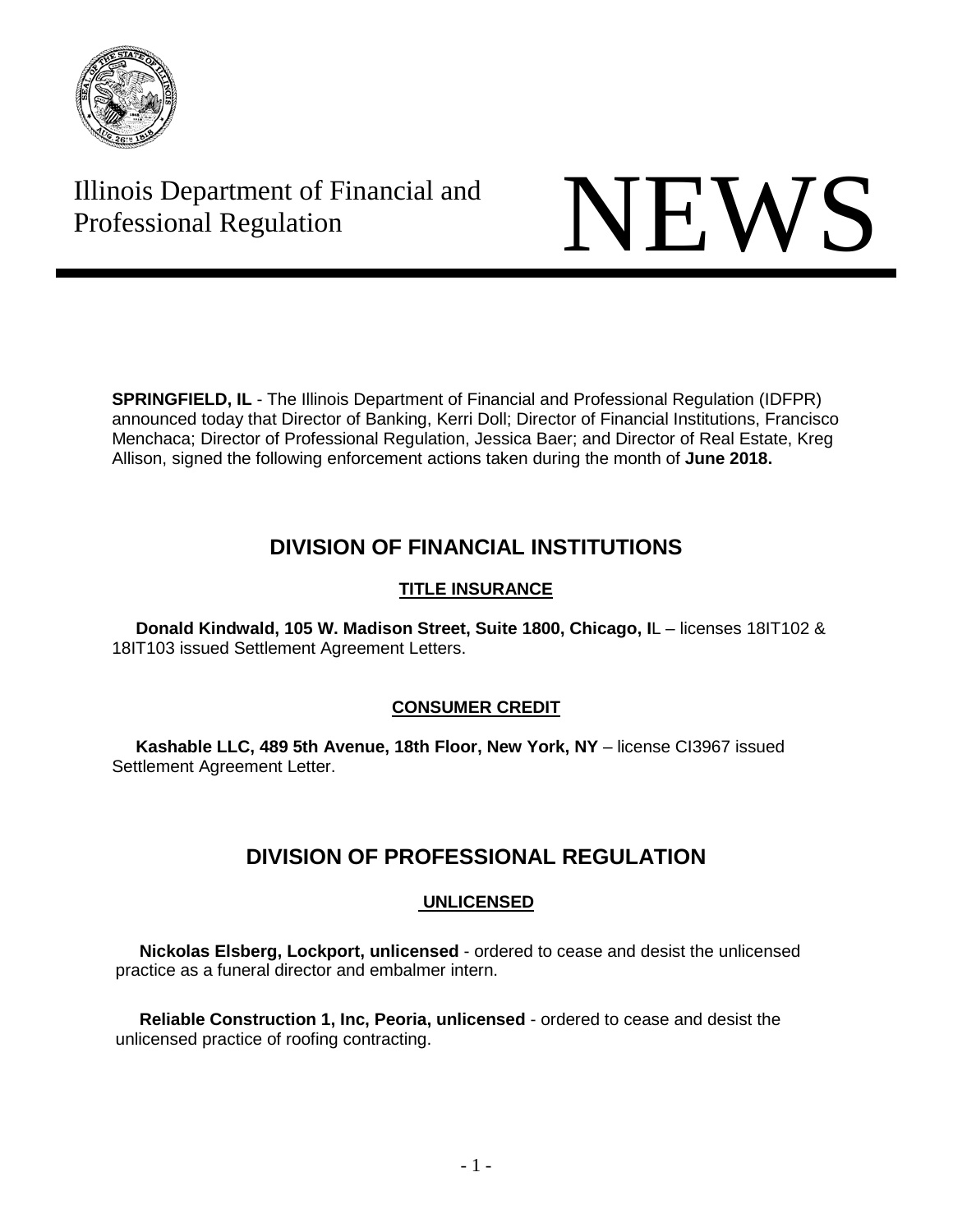#### **ATHLETIC TRAINER BOARD**

 **Jodi Pelegrin, Geneva, 096004421** - athletic trainer license placed on permanent inactive status for violating the probation terms set forth in a previous February 23, 2017 Consent Order.

#### **BARBER, COSMETOLOGY, ESTHETICS, NAIL TECHNOLOGY, AND HAIR BRAIDING**

 **Edward Bailey, Sterling, 011274977** - cosmetologist license suspended for failure to file and/or pay Illinois state income taxes.

 **Tania Cardoso, Berwyn, 011287943** - cosmetologist license suspended for failure to file and/or pay Illinois state income taxes.

 **Lacey Carmody, Kenosha, WI, 131010673** - licensed esthetician license suspended for failure to file and/or pay Illinois state income taxes.

 **Laura Dado, Orland Park, 131007974** - licensed esthetician license suspended for failure to file and/or pay Illinois state income taxes.

 **Leah DeSimone, Chicago, 169017272** - nail technician license suspended for failure to file and/or pay Illinois state income taxes.

 **David Frederick, Rockford, 006063618** - barber license suspended for failure to file and/or pay Illinois state income taxes.

 **Dalia Garza, Chicago, 011261201** - cosmetologist license restored with reprimand and fined \$1,000 for practicing cosmetology on a non-renewed license.

 **Diane Gonzalez, Sugar Grove, 011236052** - cosmetologist license suspended for failure to file and/or pay Illinois state income taxes.

 **Nicole Hill, Chicago, 011311959** - cosmetologist license suspended for failure to file and/or pay Illinois state income taxes.

 **Jennifer Huckstadt, Danville, 011271116** - cosmetologist license reprimanded and fined \$500 for practicing cosmetology on a non-renewed license.

 **Requitta Kelley, Chicago, 011296276** - cosmetologist license suspended for failure to file and/or pay Illinois state income taxes.

 **Nathan Layne, Chicago, 006063176** - barber license indefinitely suspended for being more than 30 days delinquent in the payment of child support.

 **Nahreen Lazar, Skokie, 011298016** - cosmetologist license suspended for failure to file and/or pay Illinois state income taxes.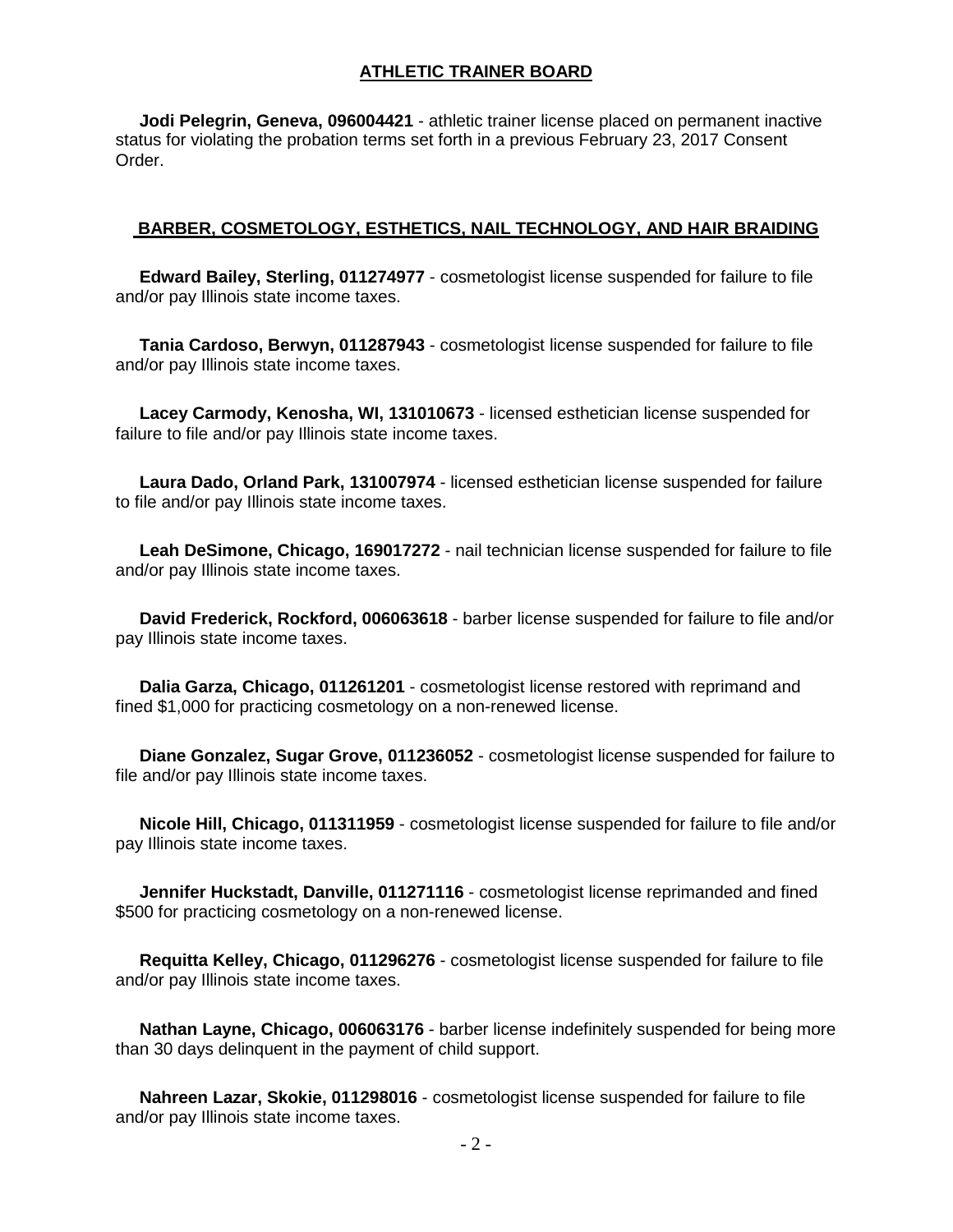**Adam Lemons, Chicago, 011318493** - cosmetologist license issued and placed on probation for a minimum of three years due to multiple criminal convictions.

 **Dana Louder, Chicago, 011270518** - cosmetologist license indefinitely suspended and fined \$500 based on operating an unlicensed salon and unprofessional conduct.

 **Aliyy Mohammed-Bey, Matteson, 006065589** - barber license issued and placed on suspension for 60 days based on material misstatement to Department.

 **Colleen Moore, Chicago, 011305165** - cosmetologist license suspended for failure to file and/or pay Illinois state income taxes.

 **Jacqueline Murphy, Streamwood, 011270744** - cosmetologist license suspended for failure to file and/or pay Illinois state income taxes.

 **Rachael Paul, Pontiac, 011247303** - cosmetologist license indefinitely suspended for being more than 30 days delinquent in the payment of child support.

 **Teresa Peoples, Chicago Ridge, 011289258** - cosmetologist license suspended for failure to file and/or pay Illinois state income taxes.

 **Ralph Petrosino, Chicago, 011228809** - cosmetologist license suspended for failure to file and/or pay Illinois state income taxes.

 **Sharon Polanski, Darien, 011168546** - cosmetologist license suspended for failure to file and/or pay Illinois state income taxes.

 **Leah Simone, Chicago, 131011267** - licensed esthetician license suspended for failure to file and/or pay Illinois state income taxes.

 **Scott Stewart, Orland Park, 011183704** - cosmetologist license suspended for failure to file and/or pay Illinois state income taxes.

 **Jamonte Stewart, Normal, 006064209** - barber license restored with reprimand and must pay prior fined of \$1,000 and new fine of \$2,500 for practicing as a barber while his license was suspended, employed a suspended licensee, and for additional criminal convictions.

#### **DENTISTRY**

 **Reginald Baker, Chicago, 019025166** - dental license suspended for failure to file and/or pay Illinois state income taxes.

 **Georgy Betser, Chicago, 019023577** - dental license placed in refuse to renew status after respondent has been excluded from participation in the Medicare and Medicaid programs.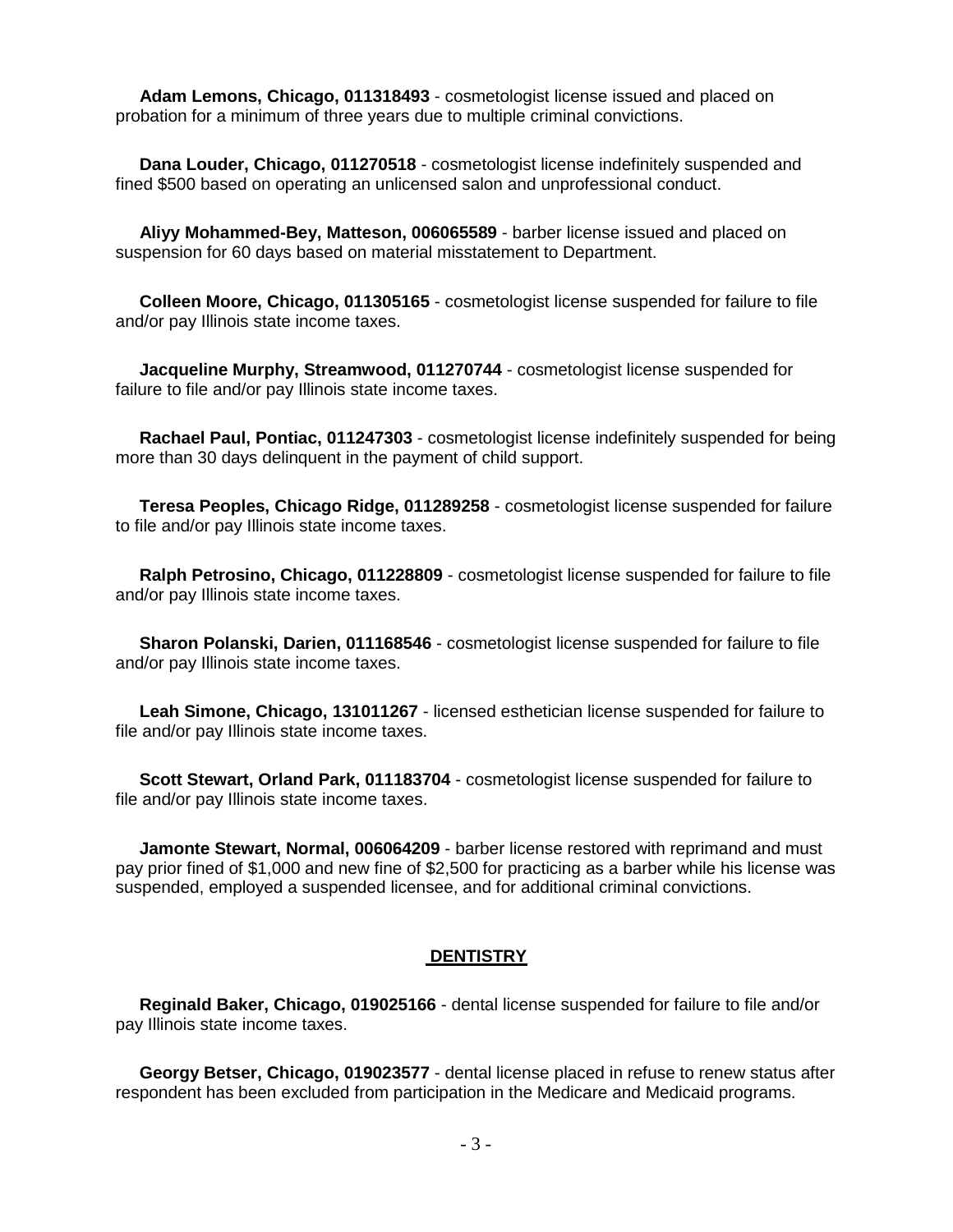**Jackie Garcia, Bloomingdale, 019027578** - dental license placed on indefinite probation and controlled substance license, 319016548 is reprimanded due to her having written prescriptions for controlled substances while her Illinois Dentist Controlled Substance License was non-renewed and expired and due to her having voluntarily surrendered her U.S. Department of Justice-Drug Enforcement Administration ("DEA") Controlled Substance Registration.

 **Richard Griffin, Calumet City, 019014317** - dental license voluntarily permanently surrendered and fined \$5,000 and controlled substance license, 319004192 voluntarily permanently surrendered for practicing dentistry and prescribing medication without the proper licensure.

 **Beata Kozar-Warchalowska, Wood Dale, 019025425** - dental license reprimanded due to unprofessional conduct.

 **Anna Shingleton, Champaign, 020013871** - dental hygienist license placed in refuse to renew status due to practice without a valid license.

#### **CLINICAL PSYCHOLOGY**

 **David Knight, St. Louis, MO, 071006025** - licensed clinical psychologist license indefinitely suspended for a minimum of one year based on unprofessional conduct and having a sexual relationship with a patient.

#### **DESIGN FIRM**

 **Von Weise Associates LLC, Chicago, 184002187** - professional design firm license placed in refuse to renew status for offering architectural services on an expired/not renewed professional design firm license.

#### **DETECTIVE BOARD**

 **Jesue Acuna, Chicago, 129194492** - permanent employee registration card placed in refuse to renew status for failure to appear for a disciplinary conference.

 **James Anderson, Chicago, 129395385** - permanent employee registration card suspended for failure to file and/or pay Illinois state income taxes.

 **Andrew Archie, Belleville, 129396833** - permanent employee registration card suspended for failure to file and/or pay Illinois state income taxes.

 **Mark Baines, Chicago, 129187536** - permanent employee registration card suspended for failure to file and/or pay Illinois state income taxes.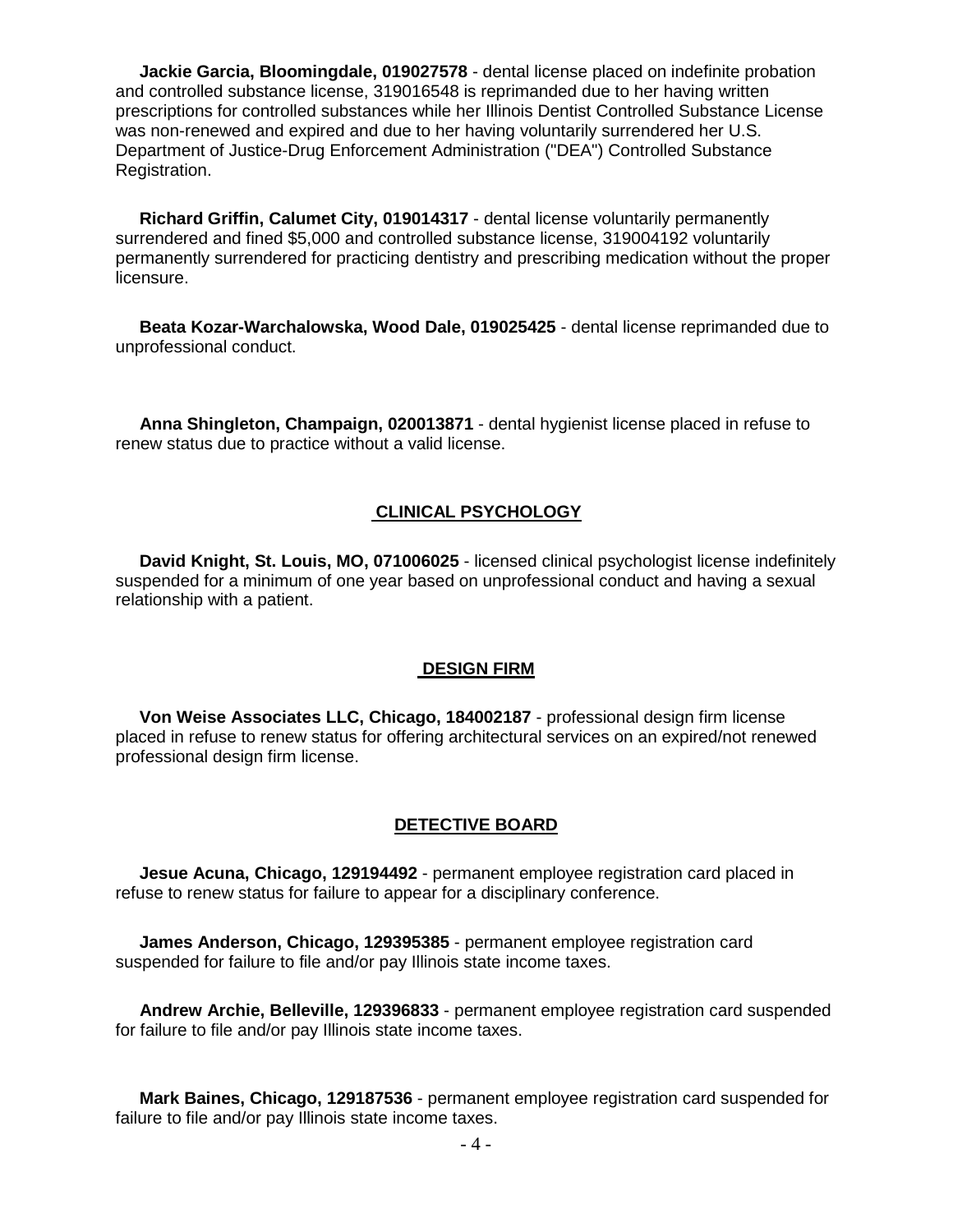**Darryl Bennett, Chicago, 129268445** - permanent employee registration card restored to non-reporting probation for six months due to criminal conviction.

 **Shaundra Bostic, Chicago, 129316501** - permanent employee registration card placed in refuse to renew status for failure to appear for a disciplinary conference.

**Nathaniel Bowdry, Chicago, 129425796** - permanent employee registration card issued and placed on non-reporting probation for one year due to criminal conviction and failure to report.

 **Keyantia Bowers, Chicago, 129298364** - permanent employee registration card placed in refuse to renew status for failure to appear for a disciplinary conference.

 **Michael Boyle, Chicago, 129140623** - permanent employee registration card suspended for failure to file and/or pay Illinois state income taxes.

 **Anthony Bradley, Chicago, 129379568** - permanent employee registration card placed on non-reporting probation for three years due to failure to return firearm to employer upon termination of employment.

 **Martina Brown, Chicago, 129376906** - permanent employee registration card suspended for failure to file and/or pay Illinois state income taxes.

 **Dexter Burroughs, Chicago, 129175162** - permanent employee registration card suspended for failure to file and/or pay Illinois state income taxes.

 **McKinley Byrd, Chicago, 129388475** - permanent employee registration card indefinitely suspended for being more than 30 days delinquent in the payment of child support.

 **Michael Cabildo, Melrose Park, 129425791** - permanent employee registration card placed on non-reporting probation for five years and firearm control card shall be prohibited for five years due to criminal conviction.

 **Erik Calderon, Midlothian, 129299680** - permanent employee registration card placed in refuse to renew status for failure to appear for a disciplinary conference.

 **Justin Carter, Chicago, 129386312** - permanent employee registration card suspended for failure to file and/or pay Illinois state income taxes.

 **Dale Clarkson, Germantown Hills, 129331008** - permanent employee registration card placed in refuse to renew status for failure to appear for a disciplinary conference.

 **Lawrence Clay, Chicago, 129297532** - permanent employee registration card suspended for failure to file and/or pay Illinois state income taxes.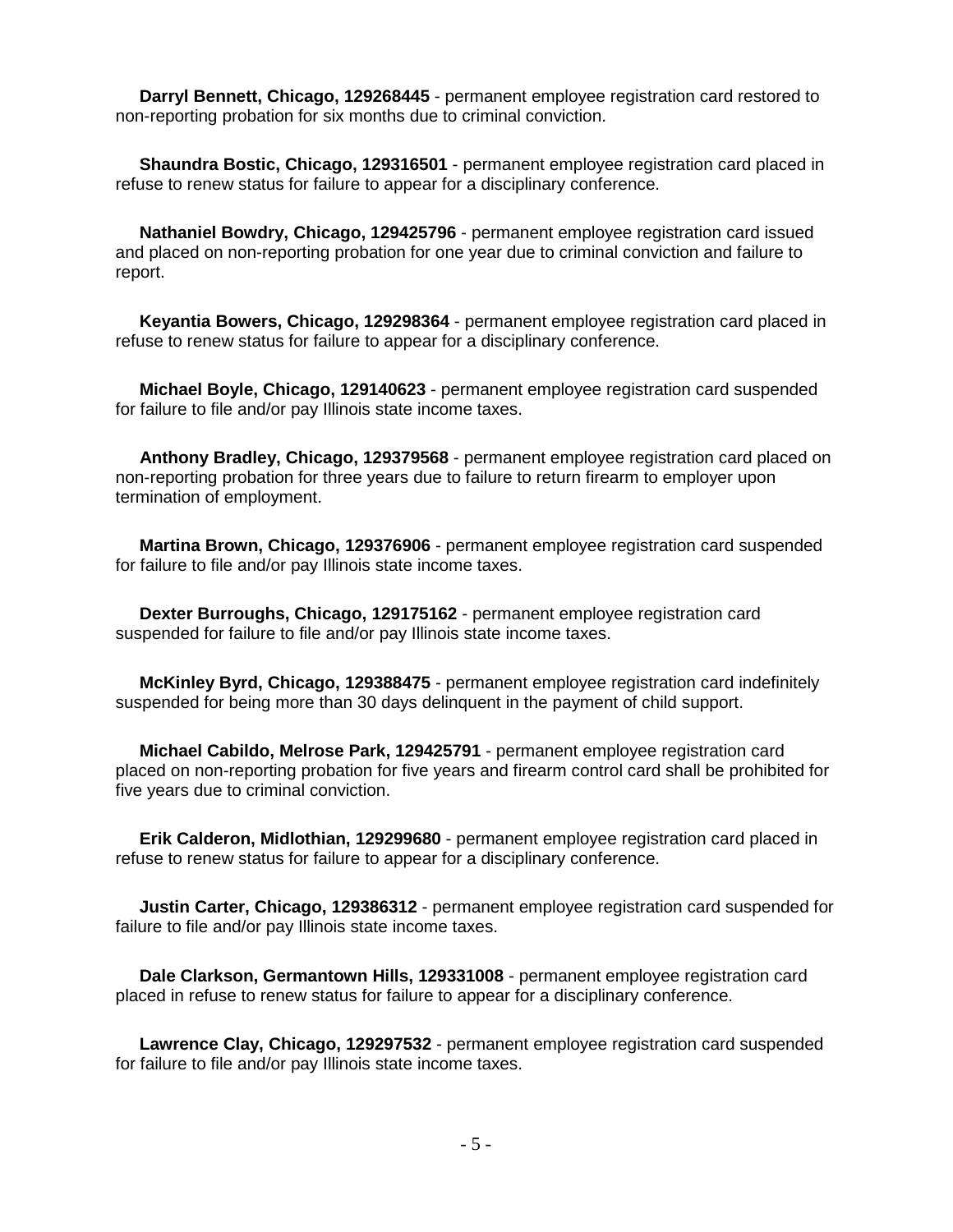**Everick Coleman, Chicago, 129367214** - permanent employee registration card suspended for failure to file and/or pay Illinois state income taxes.

 **Iesha Conley, Chicago, 129425826** - permanent employee registration card issued and placed on non-reporting probation for two years due to criminal conviction and failure to report.

 **Clyde Cooper, Chicago, 129421182** - permanent employee registration card indefinitely suspended for being more than 30 days delinquent in the payment of child support.

 **Maurice Cox, Peoria, 129425822** - permanent employee registration card issued and placed on non-reporting probation for six months due to criminal conviction.

 **Shakira Cross, North Chicago, 129403714** - permanent employee registration card suspended for failure to file and/or pay Illinois state income taxes.

 **Maurice Dailey, Chicago, 129286127** - permanent employee registration card placed on non-reporting probation for two years due to failure to report.

 **David Dale, Chicago, 129297372** - permanent employee registration card placed in refuse to renew status for failure to appear for a disciplinary conference.

 **Xeavier Dale, Chicago, 129247648** - permanent employee registration card placed on nonreporting probation for one year due to criminal conviction.

 **Kenneth Davis, Chicago, 129325056** - permanent employee registration card suspended for failure to file and/or pay Illinois state income taxes.

 **Lorenzo Davis, Berwyn, 129343154** - permanent employee registration card indefinitely suspended for being more than 30 days delinquent in the payment of child support.

 **Jame Dawson, Pekin, 115000906** - private detective license and Dawson Detective Agency, Pekin - private detective agency license both placed on non-reporting probation for two years for improperly contracting use of his detective agency license by an unlicensed agency.

 **James Doy, Colona, 129415800** - permanent employee registration card suspended for failure to file and/or pay Illinois state income taxes.

 **Damion Ferguson, Chicago, 129282566** - permanent employee registration card placed in refuse to renew status for failure to appear for a disciplinary conference.

 **James Finney, Chicago, 129180746** - permanent employee registration card placed in refuse to renew status for failure to appear for a disciplinary conference.

 **Quincita Fleming, Chicago, 129391230** - permanent employee registration card suspended for failure to file and/or pay Illinois state income taxes.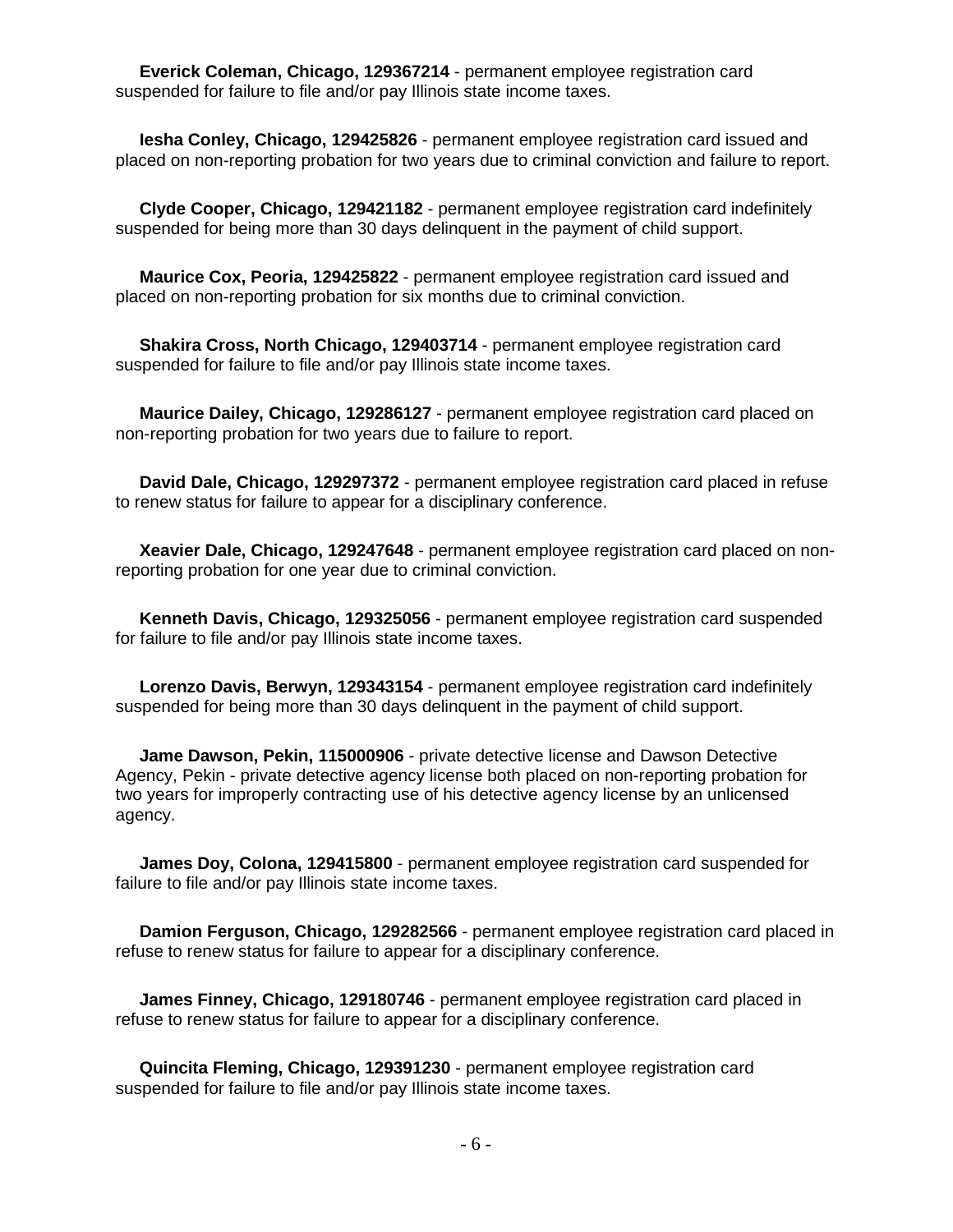**Charles Foggs, Chicago, 129218678** - permanent employee registration card suspended for failure to file and/or pay Illinois state income taxes.

 **Eugene Folk, Chicago, 129324486** - permanent employee registration card suspended for failure to file and/or pay Illinois state income taxes.

 **Jonathan Foster, Broadview, 129233306** - permanent employee registration card placed in refuse to renew status for failure to appear for a disciplinary conference.

 **Patrick Frazier, Chicago, 129279207** - permanent employee registration card suspended for failure to file and/or pay Illinois state income taxes.

 **Renita Fulcher-Mayfield, Chicago, 129361995** - permanent employee registration card suspended for failure to file and/or pay Illinois state income taxes.

 **Zina Furcron, Calumet Park, 129394147** - permanent employee registration card suspended for failure to file and/or pay Illinois state income taxes.

 **David Gavin, Chicago, 129318753** - permanent employee registration card placed in refuse to renew status for failure to appear for a disciplinary conference.

 **Bryant Hanson, Gary, IN, 129416405** - permanent employee registration card suspended for failure to file and/or pay Illinois state income taxes.

 **Cory Hart, Pekin, 129385314** - permanent employee registration card suspended for failure to file and/or pay Illinois state income taxes.

 **Wardell Henderson, Chicago, 129156082** - permanent employee registration card suspended for failure to file and/or pay Illinois state income taxes.

 **Andrew Hernandez, Chicago, 129379758** - permanent employee registration card suspended for failure to file and/or pay Illinois state income taxes.

 **Loretha Hillard, Chicago, 129156768** - permanent employee registration card suspended for failure to file and/or pay Illinois state income taxes.

 **Robert Holsinger, Peru, 129269440** - permanent employee registration card placed in refuse to renew status for failure to appear for a disciplinary conference.

 **Carolyn Howard, Chicago, 129304141** - permanent employee registration card suspended for failure to file and/or pay Illinois state income taxes.

 **Isaac Jamison, Chicago, 129289130** - permanent employee registration card suspended for failure to file and/or pay Illinois state income taxes.

 **Timothy Jennings, Park Forest, 129356063** - permanent employee registration card suspended for failure to file and/or pay Illinois state income taxes.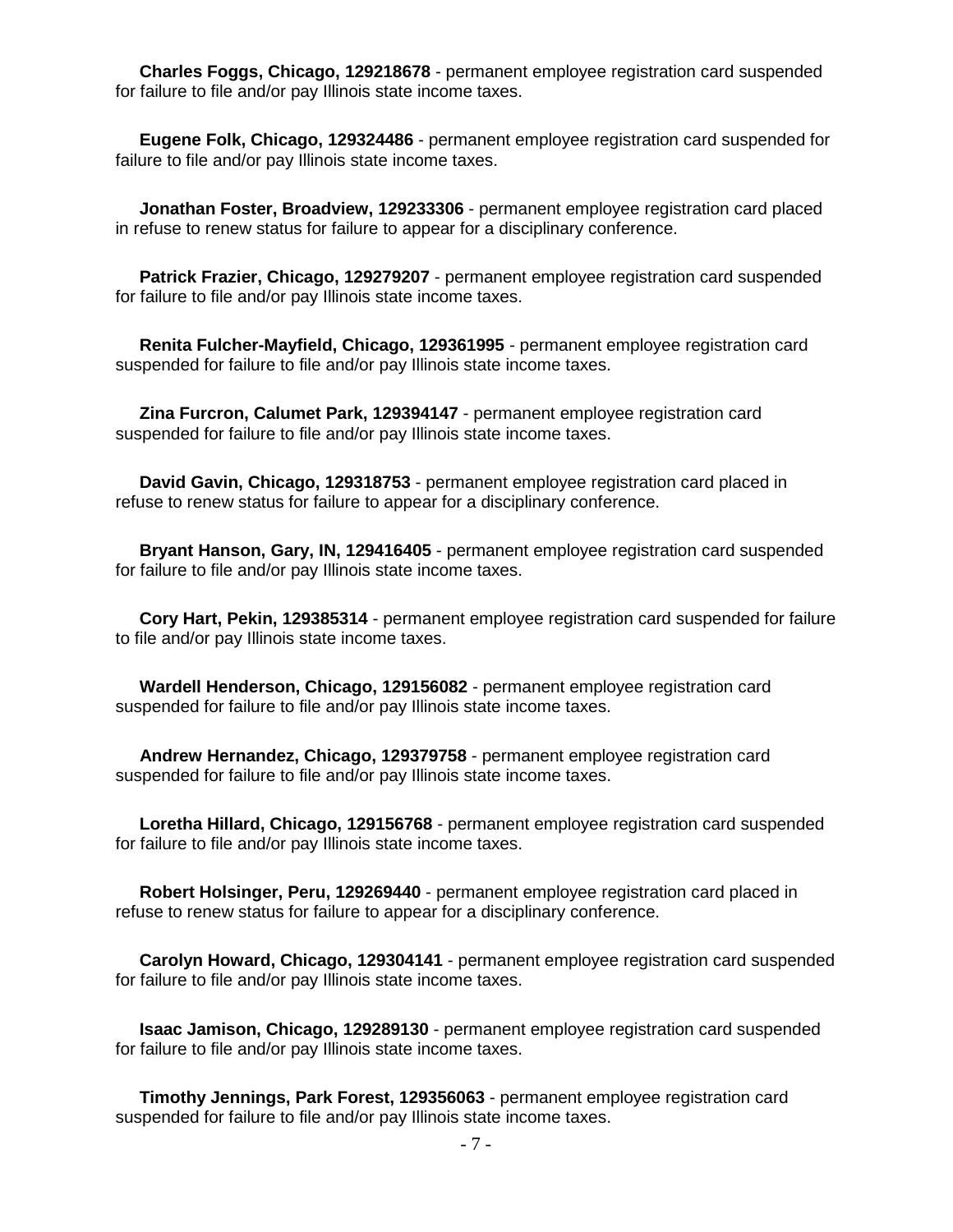**Tyranne Johns, Chicago, 129360509** - permanent employee registration card suspended for failure to file and/or pay Illinois state income taxes.

 **Giorravannilechartreus Johnson, Chicago, 129354693** - permanent employee registration card placed in refuse to renew status for failure to appear for a disciplinary conference.

 **Maurice Jones, Chicago, 129364957** - permanent employee registration card placed in refuse to renew status for failure to appear for a disciplinary conference.

 **Atossa Jones, Chicago, 129416418** - permanent employee registration card suspended for failure to file and/or pay Illinois state income taxes.

 **Derrick Jones, Chicago, 129274866** - permanent employee registration card suspended for failure to file and/or pay Illinois state income taxes.

 **Dawn Kane, Chicago, 129261211** - permanent employee registration card placed in refuse to renew status for failure to appear for a disciplinary conference.

 **Monica Keenlance, Cuba, 129302462** - permanent employee registration card placed in refuse to renew status for failure to appear for a disciplinary conference.

 **Demetrius Keys, Chicago, 129338491** - permanent employee registration card placed on probation for five years due to criminal conviction and failure to report.

 **Teeshawanda Kizer, Chicago, 129276988** - permanent employee registration card placed in refuse to renew status for failure to appear for a disciplinary conference.

 **Glenn Lahr, Springfield, 129317818** - permanent employee registration card placed in refuse to renew status for failure to appear for a disciplinary conference.

 **Shaquille Latimer, Chicago, 129425794** - permanent employee registration card issued and placed on non-reporting probation for one year due to criminal conviction.

 **Karissa Lauterbach, Chatham, 129260250** - permanent employee registration card placed in refuse to renew status for failure to appear for a disciplinary conference.

 **April Magee, Godfrey, 129378916** - permanent employee registration card placed on nonreporting probation for two years due to criminal conviction and failure to report.

 **Sharon Magos, Wood River, 129087113** - permanent employee registration card placed in refuse to renew status for failure to appear for a disciplinary conference.

 **Eduardo Marquez-Magana, Chicago, 129329602** - permanent employee registration card placed in refuse to renew status for failure to appear for a disciplinary conference.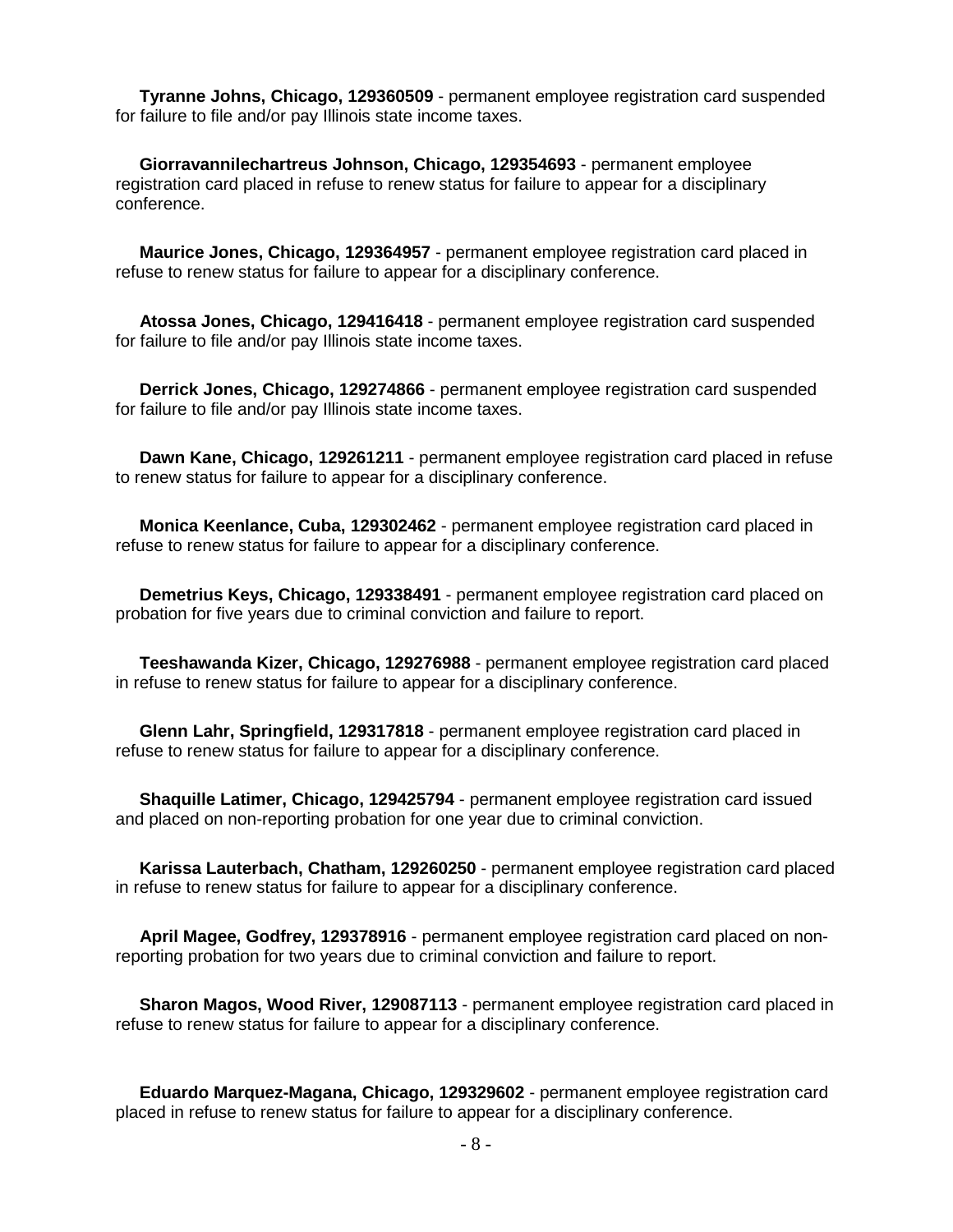**Thomas Martin, Georgetown, 129308211** - permanent employee registration card placed in refuse to renew status for failure to appear for a disciplinary conference.

 **DeShawn McClinton, Chicago, 129425922** - permanent employee registration card issued and placed on non-reporting probation for five years and Firearm Control Card shall be prohibited for five years due to criminal conviction.

 **Kiwana McKee, Blue Island, 129399689** - permanent employee registration card placed in refuse to renew status for failure to appear for a disciplinary conference.

 **Clover McKinney, Swansea, 129421049** - permanent employee registration card indefinitely suspended for being more than 30 days delinquent in the payment of child support.

 **Terry Miller, Gary, IN, 129390826** - permanent employee registration card suspended for failure to file and/or pay Illinois state income taxes.

 **Tachon Miller, Chicago, 129425824** - permanent employee registration card issued and placed on non-reporting probation for four years due to criminal conviction and failure to report.

 **Biance Mims, Chicago, 129app3749300** - permanent employee registration card issued and placed on non-reporting probation for two years due to criminal conviction.

 **Sylvester Mitchell, Chicago, 129420816** - permanent employee registration card indefinitely suspended for being more than 30 days delinquent in the payment of child support.

 **Tyrone Mitchell, Summit, 129104228** - permanent employee registration card placed in refuse to renew status for failure to appear for a disciplinary conference.

 **Kenneth Montgomery, Rockford, 129349698** - permanent employee registration card placed in refuse to renew status for failure to appear for a disciplinary conference.

 **Tierre Moton, Chicago, 129420860** - permanent employee registration card indefinitely suspended for being more than 30 days delinquent in the payment of child support.

 **Jerald Nettles, Chicago, 129237573** - permanent employee registration card suspended for failure to file and/or pay Illinois state income taxes.

 **David Neumann, East Peoria, 129275822** - permanent employee registration card placed in refuse to renew status for failure to appear for a disciplinary conference.

 **Daniel Palos, Willowbrook, 129384065** - permanent employee registration card suspended for failure to file and/or pay Illinois state income taxes.

 **Alexander Pantoja, Chicago, 129399001** - permanent employee registration card indefinitely suspended for being more than 30 days delinquent in the payment of child support.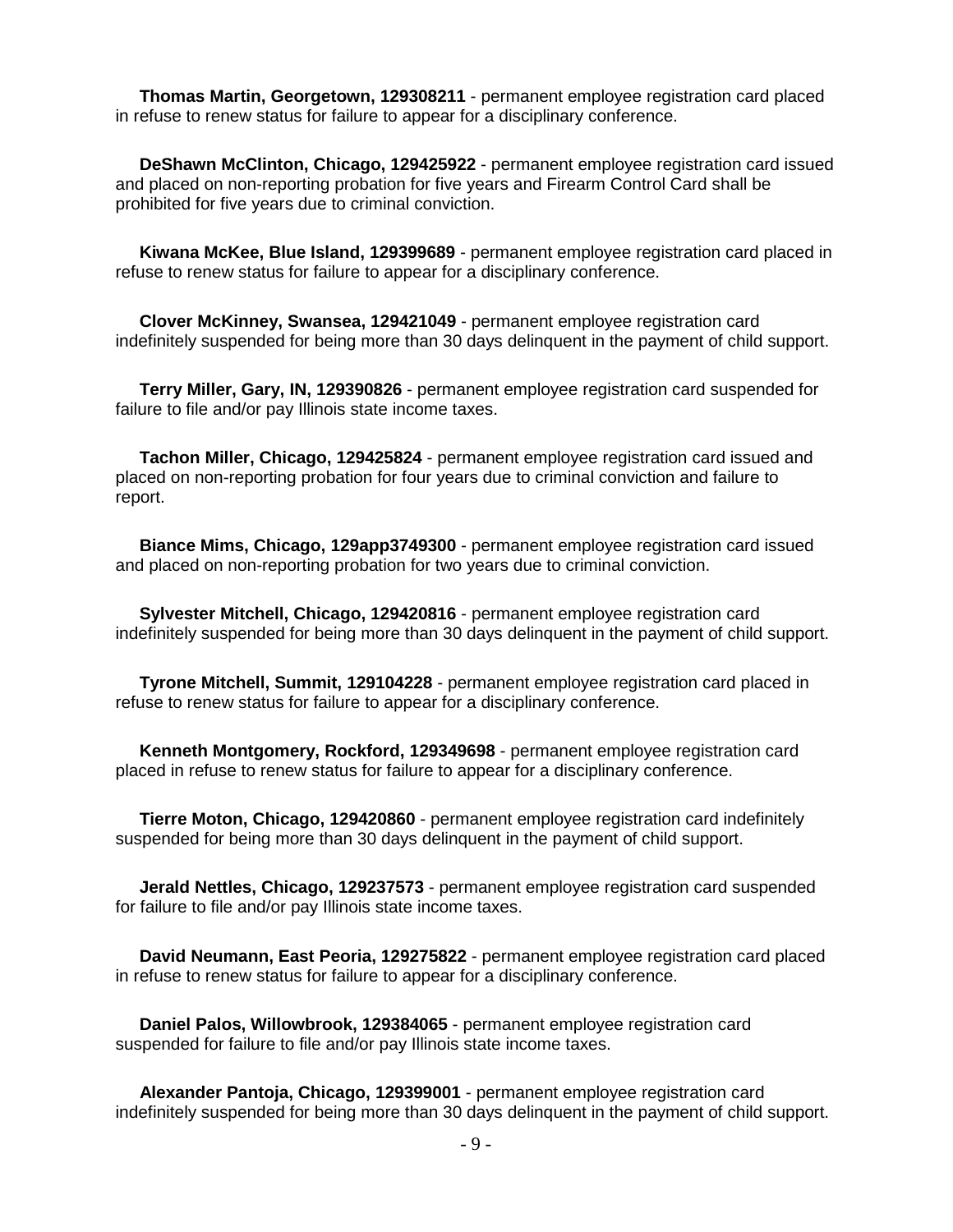**Charles Parker, Fisher, 129140023** - permanent employee registration card placed in refuse to renew status for failure to appear for a disciplinary conference.

 **Theodosia Parker, Chicago, 129413863** - permanent employee registration card automatically, indefinitely suspended for a minimum of one year due to a criminal conviction.

 **Christopher Patterson, Quincy, 129293517** - permanent employee registration card placed in refuse to renew status for failure to appear for a disciplinary conference.

 **Daniel Payne, South Holland, 129356021** - permanent employee registration card indefinitely suspended for being more than 30 days delinquent in the payment of child support.

 **Maurice Penson, Chicago, 129356020** - permanent employee registration card placed in refuse to renew status for failure to appear for a disciplinary conference.

 **Paulette Redden, Hazel Crest, 129386687** - permanent employee registration card suspended for failure to file and/or pay Illinois state income taxes.

 **Pierre Rhodes, Chicago, 129425821** - permanent employee registration card issued and placed on non-reporting probation for two years due to criminal conviction and failure to report.

 **Maria Richardson, Chicago, 129425852** - permanent employee registration card issued and placed on non-reporting probation for two years due to criminal conviction and failure to report.

 **Theodore Russell, Chicago, 129425795** - permanent employee registration card issued and placed on non-reporting probation for two years due to criminal conviction and failure to report.

 **Issac Scott, Chicago, 129372840** - permanent employee registration card placed in refuse to renew status for failure to appear for a disciplinary conference.

 **Creative Scott, LaGrange Park, 129213090** - permanent employee registration card placed on non-reporting probation for one year due to unprofessional conduct.

 **William Shaw, Chicago, 129183639** - permanent employee registration card placed in refuse to renew status for failure to appear for a disciplinary conference.

 **Natasha Smith, Lockport, 129372168** - permanent employee registration card suspended for failure to file and/or pay Illinois state income taxes.

 **Joe Stanford, Chicago, 129300639** - permanent employee registration card indefinitely suspended for being more than 30 days delinquent in the payment of child support.

 **Timothy Strickland, Chicago, 129022454** - permanent employee registration card suspended for failure to file and/or pay Illinois state income taxes.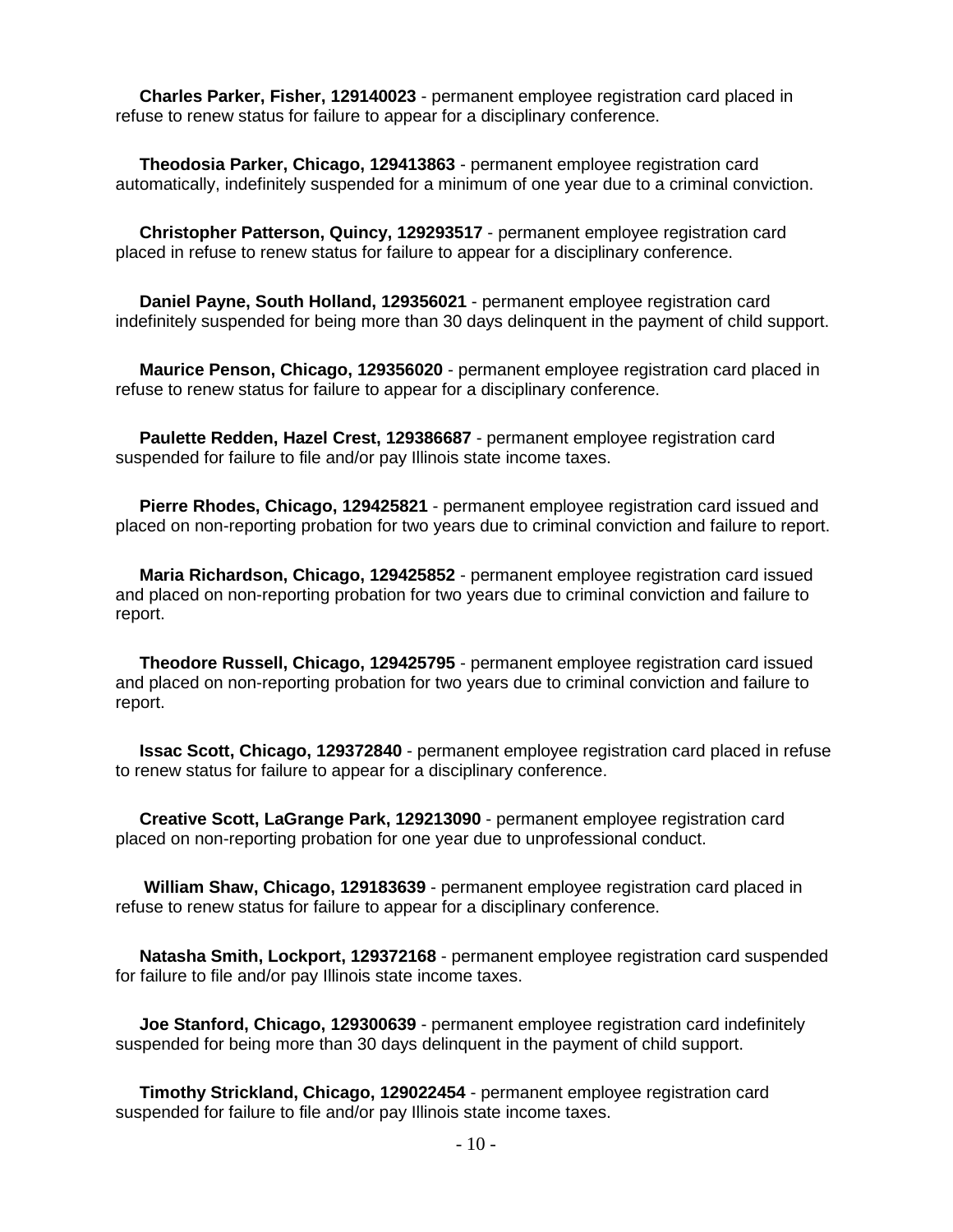**Ethan Thomas, Chicago, 129320917** - permanent employee registration card suspended for failure to file and/or pay Illinois state income taxes.

 **Matthew Thompkins, Chicago, 129326778** - permanent employee registration card indefinitely suspended for being more than 30 days delinquent in the payment of child support.

 **Jaronn Towns, Granite City, 129378797** - permanent employee registration card placed in refuse to renew status for failure to appear for a disciplinary conference.

 **Kristofer Tuttle, Des Plaines, 129338054** - permanent employee registration card placed on non-reporting probation for one year due to failure to report.

 **Shalandra Tyus-Mackins, Chicago, 129384223** - permanent employee registration card suspended for failure to file and/or pay Illinois state income taxes.

 **Cecilia Vazquez, Chicago, 129186125** - permanent employee registration card suspended for failure to file and/or pay Illinois state income taxes.

 **Carlos Vega, Chicago, 129425820** - permanent employee registration card issued and placed on non-reporting probation for five years and firearm control card shall be prohibited for five years due to criminal conviction.

 **Tommie Walker, Chicago, 129401852** - permanent employee registration card suspended for failure to file and/or pay Illinois state income taxes.

 **Christopher Washington, Chicago, 129156751** - permanent employee registration card indefinitely suspended for being more than 30 days delinquent in the payment of child support.

 **George Washington, Chicago, 129148775** - permanent employee registration card suspended for failure to file and/or pay Illinois state income taxes.

 **Craig Weaver, Chicago, 129039936** - permanent employee registration card suspended for failure to file and/or pay Illinois state income taxes.

 **Michael Whiteside, Herrin, 129353529** - permanent employee registration card placed in refuse to renew status for failure to appear for a disciplinary conference.

 **Kimberly Whyde, Desoto, 129362120** - permanent employee registration card placed in refuse to renew status for failure to appear for a disciplinary conference.

 **Robert Wichmann, Bloomington, 129239513** - permanent employee registration card placed in refuse to renew status for failure to appear for a disciplinary conference.

 **Brianne Williams, Elgin, 129393075** - permanent employee registration card suspended for failure to file and/or pay Illinois state income taxes.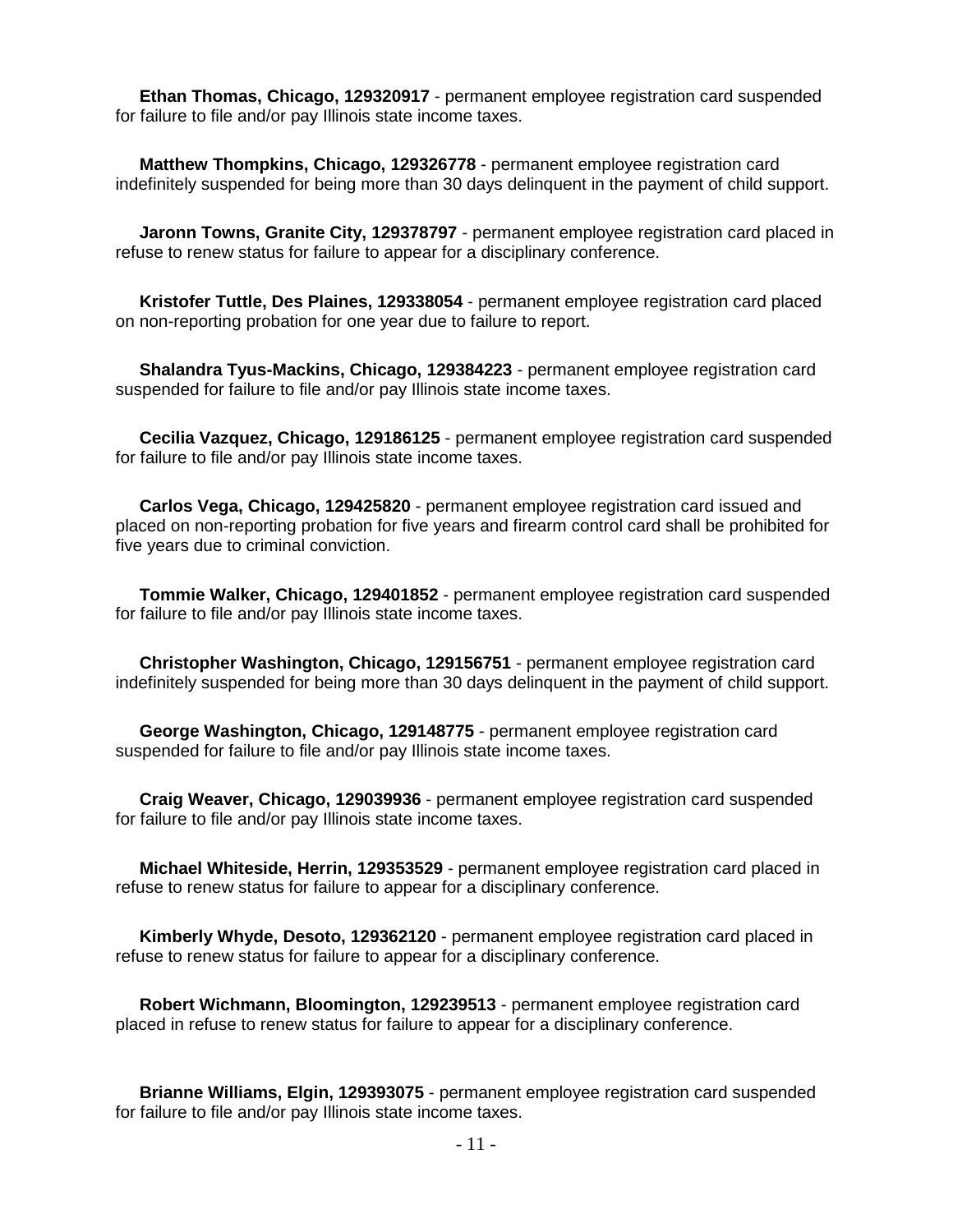**Ty-Ayra Williams, Rockford, 129384614** - permanent employee registration card suspended for failure to file and/or pay Illinois state income taxes.

 **Phillip Williams, Chicago, 129402526** - permanent employee registration card indefinitely suspended for being more than 30 days delinquent in the payment of child support.

 **Lucinda Williams, Chicago, 129346879** - permanent employee registration card suspended for failure to file and/or pay Illinois state income taxes.

 **Abbie Wilson, River Forest, 129410888** - permanent employee registration card suspended for failure to file and/or pay Illinois state income taxes.

 **Raymond York, Chicago, 129335842** - permanent employee registration card placed in refuse to renew status for failure to appear for a disciplinary conference.

#### **FUNERAL DIRECTOR AND EMBALMER**

 **Eric Smith, Chicago, 033012792** - funeral director and embalmer intern license suspended for failure to file and/or pay Illinois state income taxes.

 **Jeffrey Sutton, Monticello, WI, 034016131** - funeral director and embalmer license original suspension that was stayed has been lifted for failure to pay Illinois state taxes. The main tax liabilities are 1002d penalties for failure to remit withholding taxes.

#### **IL ROOFING CONTRACTOR**

 **Affordable Restoration Group, Inc., Hickory Hills, 104017516** - roofing contractor license reprimanded and fined \$5,000 based on practicing roofing contracting on a cancelled license.

 **Alpha Storm Solutions, Inc., Somonauk, 104017386** - roofing contractor license reprimanded and fined \$3,500 based on aiding and assisting unlicensed practice.

 **Best Roofing Enterprises, Inc., Chillicothe, 104015546** - roofing contractor license refuse to renew status terminated and fined \$5,000.

 **James Dawson, Carlinville, 104013592** - roofing contractor license suspended for failure to file and/or pay Illinois state income taxes.

 **Superior Contracting Services Incorporated, Orland Park, 104016141** - roofing contractor license reprimanded and fined \$500 based on failure to obtain a building permit and provide consumer rights information.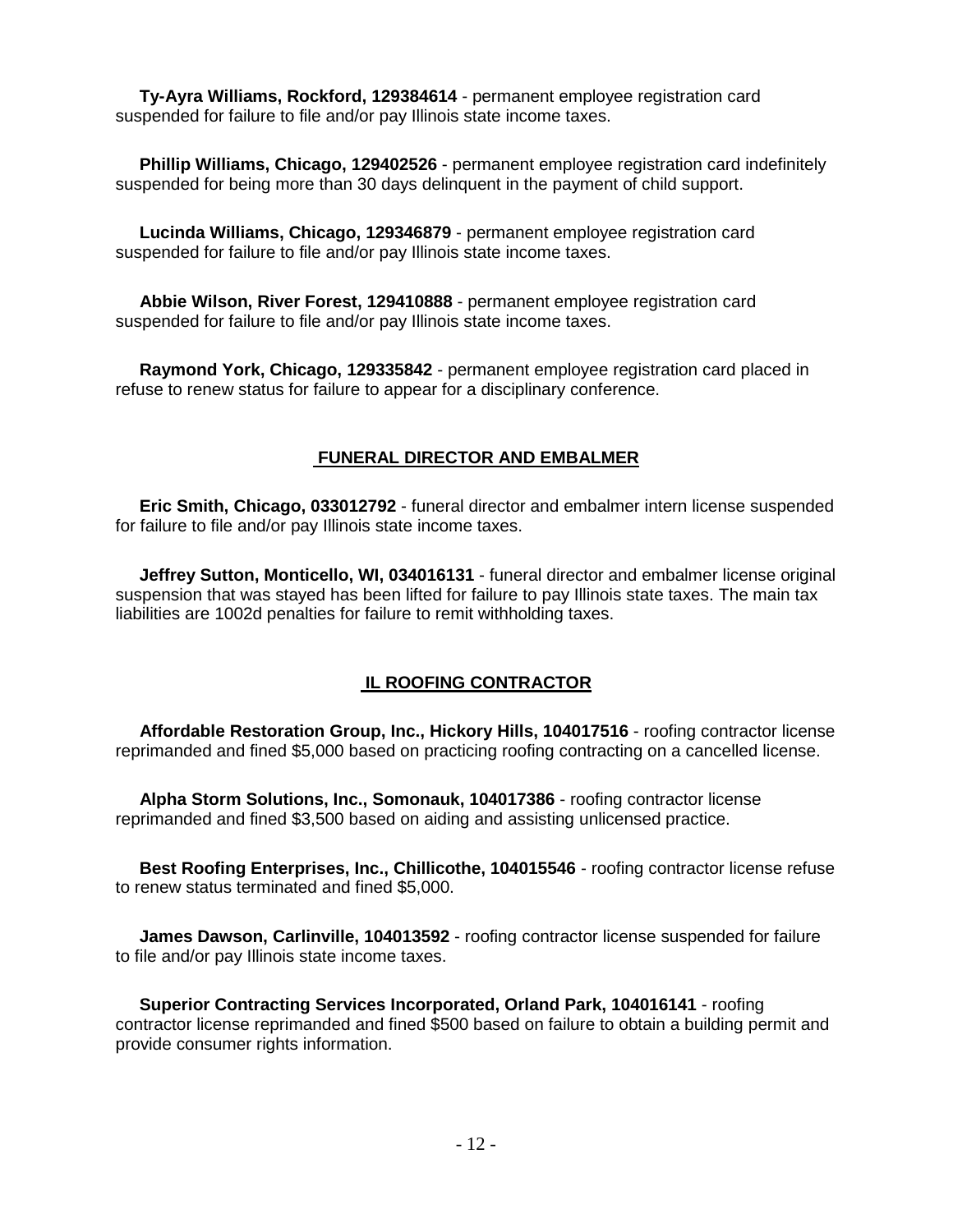#### **MASSAGE THERAPY**

 **Galyna Belelyuk, Schaumburg, 227001043** - massage therapist license reprimanded and fined \$1,000 for being the employer of an unlicensed massage therapist who was charged with prostitution.

 **Ketan Bhatt, Bloomingdale, 22701266** - massage therapist license revoked as result of pleading guilty to a criminal misdemeanor battery-making physical contact charge directly related to massage therapy practice and immoral conduct as exhibited by sexual misconduct during the course providing massage therapy for compensation services to a female client.

 **Barbara Curry, Glen Ellyn, 227015371** - massage therapist license suspended for failure to file and/or pay Illinois state income taxes.

 **Timothy Gross, Chicago, 227008291** - massage therapist license indefinitely suspended for a minimum of three years due to unethical conduct during massage.

 **Heidi Meyer, Geneva, 227017013** - massage therapist license suspended for failure to file and/or pay Illinois state income taxes.

 **Daniel Palos, Hickory Hills, 227013300** - massage therapist license suspended for failure to file and/or pay Illinois state income taxes.

 **Louis Rabin, Buffalo Grove, 22712192** - massage therapist license revoked due to a felony conviction related to massage.

 **Joseph Strutzel, Lake Villa, 227012604** - massage therapist license placed on probation for two years following an ethics violation.

#### **MEDICAL**

 **Richard Abrams, Chicago, 036036185** - physician and surgeon license placed on indefinite probation with practice monitor for a minimum of one year and controlled substance license, **336007135** placed on permanent inactive status after respondent inappropriately prescribed opiates to patients of his practice, which led to surrender of his DEA Registration in August 2017.

 **Stephen Bundra, Wilmette, 036069601** - physician and surgeon license reprimanded and must complete 20 additional hours of Continuing Education based on allegations that he failed to timely notify a patient of an abnormal renal lesion incidentally noted on CT of the chest which resulted in total nephrectomy.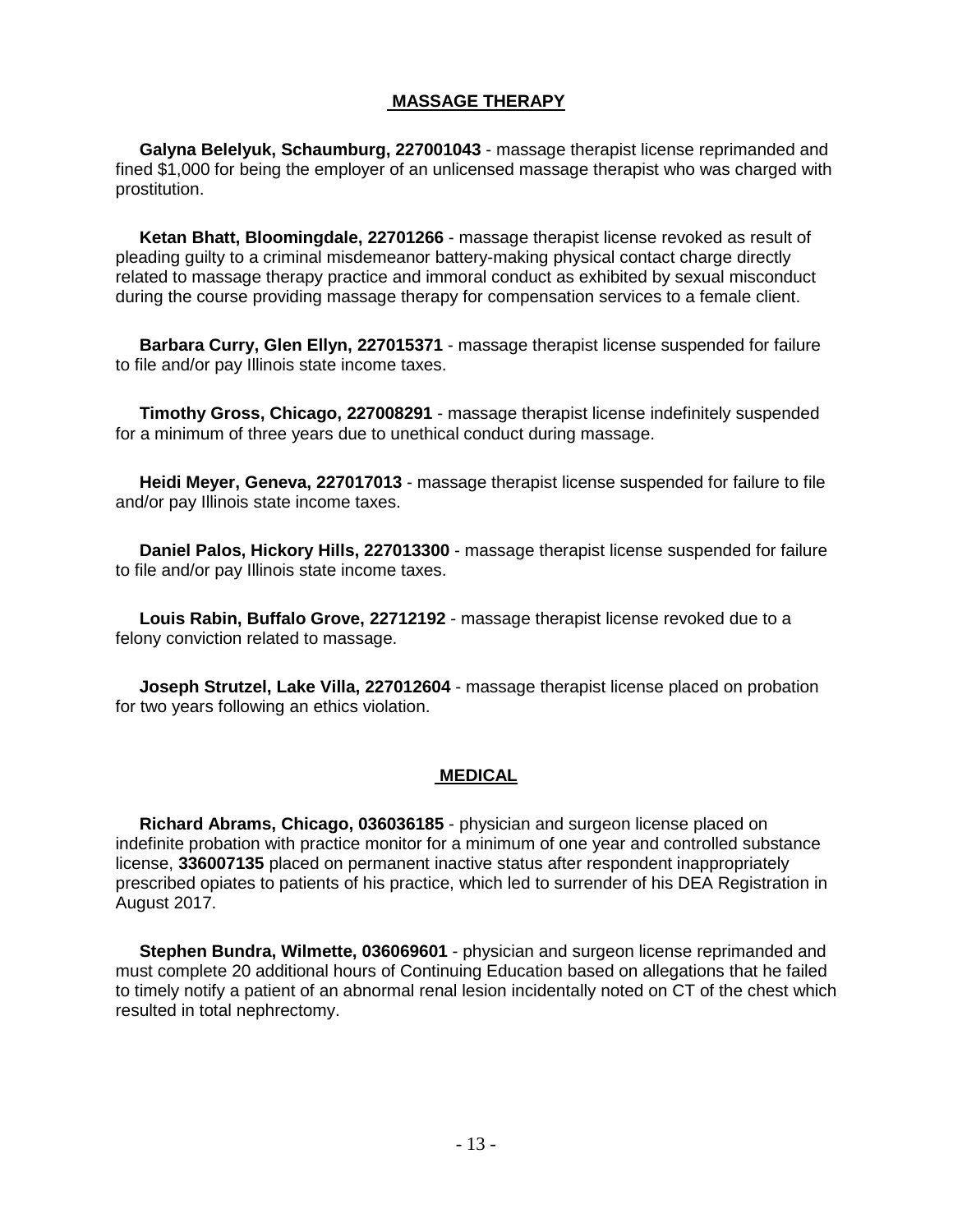**Annabella Castillo-Juat, Golf, 036048656** - physician and surgeon license placed in refuse to renew status after Department received the notice from National Practitioner Data Bank about a settlement arising out of respondent's failure to timely diagnose and treat preeclampsia resulting in patient's death.

 **Donald Daeke, Marion, 036089832** - physician and surgeon license indefinitely suspended due to unprofessional conduct in that Respondent was arrested and pled guilty to driving under the influence of alcohol.

 **Tapas Dasgupta, Chicago, 036093907** - physician and surgeon license to remain on indefinite probation retroactive to March 22, 2017 with practice restrictions and practice monitor and controlled substance license, **336055097**, restored and limited to Schedule IV and V controlled substances only.

 **Stephen Hoesley, Chicago, 038012562** - chiropractor license placed in refuse to renew status after respondent plead guilty to healthcare fraud in April 2018.

 **Marco Jarava, Chicago, 036094915** - physician and surgeon license and controlled substance license, **336055868** temporarily suspended for inappropriate controlled substance prescribing to patients of his private practice.

 **Kelly Kanter, Glenview, 036115061** - physician and surgeon license placed on indefinite probation with conditions and practice restrictions for a minimum of four years for ordering and self-prescribing Ambien which led to the surrender of DEA Registration in October 2016.

 **John Kenny, Chicago, 036143776** - physician and surgeon license placed on indefinite probation with conditions for a minimum of five years and controlled substance license, **336105128** indefinitely suspended for a minimum of 12 months effective March 1, 2018 after respondents has developed an addiction to controlled substances which resulted in diversion of controlled substances at the worksite that led to surrender of DEA Registration in March 2018.

 **Pooja Khungar, Chicago, 036118677** - physician and surgeon license indefinitely suspended for a minimum of 18 months based on unprofessional conduct and mental illness that impairs the ability to practice medicine with reasonable judgment, skill and safety.

 **David Kindred, Peoria, 036086752** - physician and surgeon license restored to indefinite probation with conditions, practice monitor, for a minimum of five years.

 **Aleksandar Kondic, Round Lake, 036116931** - physician and surgeon license reprimanded, must take continuing education hours and fined \$1,000 for submission of 26 claims for services to deceased beneficiaries.

 **Zoya Kosman, Skokie, 036097367** - physician and surgeon license placed in refuse to renew status after respondent plead guilty to making and causing to be made a false statement and representation of material fact for use in determining the right to a federal benefit.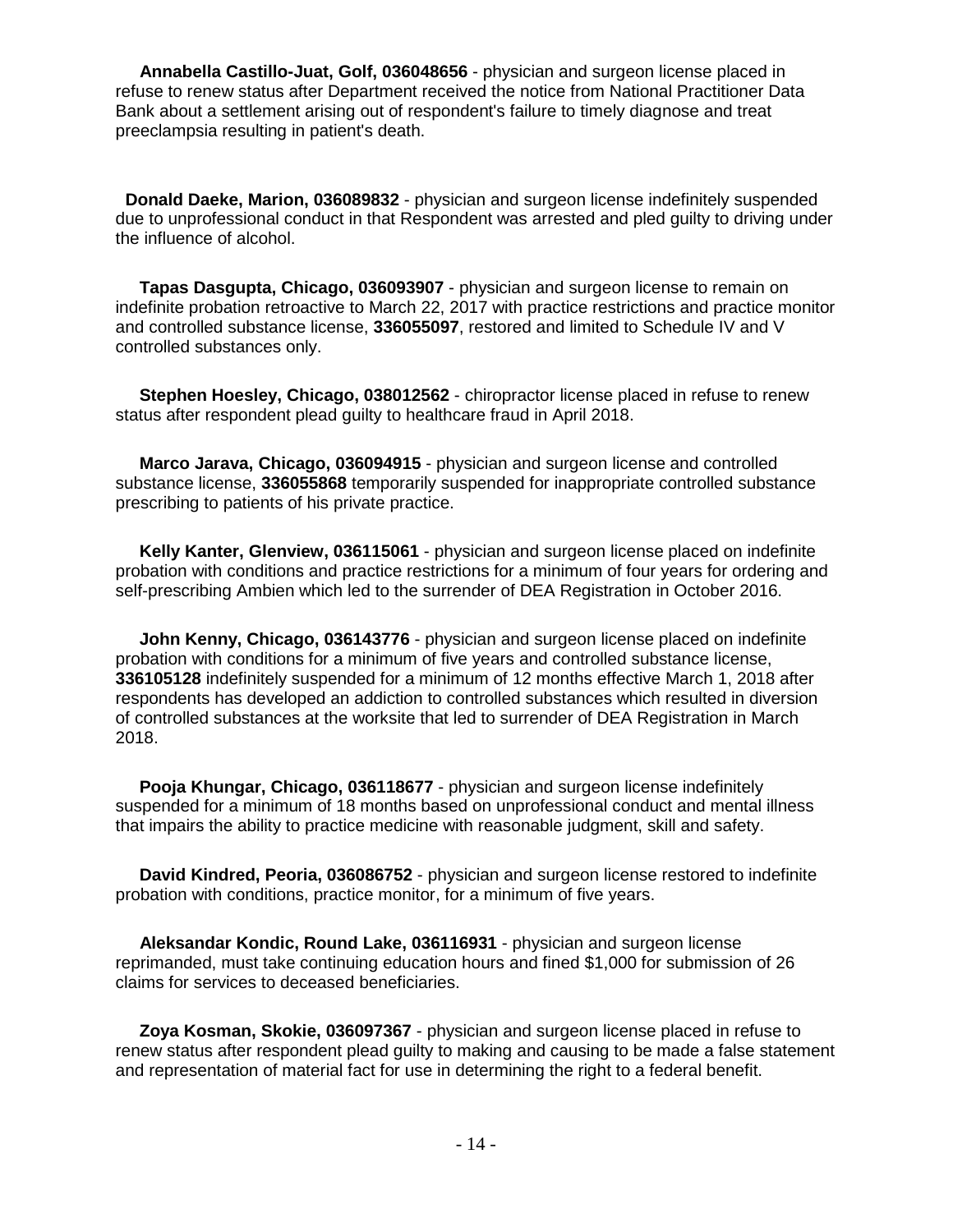**Otto Kramer, Orland Hills, 036069989** - physician and surgeon license current indefinite probation is extended for a minimum of nine months with practice restrictions, practice monitor and fined \$3,000 for failure to disclose disciplinary action on his 2017 DEA Renewal application.

**Morris Kuglar, Collinsville, 036041568** - physician and surgeon license reprimanded due to Respondent's alleged failure to timely diagnose and treat breast cancer.

**Christopher May, Lawrenceville, 036104480** - physician and surgeon license restored to indefinite probation with conditions for a minimum of two years, must obtain practice monitor, effective upon payment of fees and filing of forms.

**William Moffett, Chicago, 036063549** - physician and surgeon license placed in refuse to renew status due to failure to comply with the terms and conditions of Marc 2008 Consent Order.

**Tariq Nazeer, Glen Ellyn, 036066310** - physician and surgeon license suspended for failure to file and/or pay Illinois state income taxes.

**Yvon Nazon, Chicago, 036043701** - physician and surgeon license placed on permanent relinquished status after respondent failed to comply with the terms and conditions of November 2015 indefinite probation of his Illinois physician and surgeon license.

**Paula Nelson, Lilburn, GA, 036120947** - physician and surgeon license placed in permanent inactive status because of Respondent being excluded by the United States Department of Health & Human Services Office of Inspector General from participation in the Medicare, Medicaid, and all Federal health care programs.

**Marios Papachristou, Allison Park, PA, 036140643** - physician and surgeon license indefinitely suspended after respondent inappropriately prescribed and/or authorized multiple controlled substances for individuals that were not his established patients which led to a temporary suspension of his Pennsylvania medical license as well as criminal charges in the US District Court.

**Dennis Prowell, South Holland, 038007305** - chiropractor license suspended for failure to file and/or pay Illinois state income taxes.

**Slawomir Puszkarski, Chicago, 036091684** - physician and surgeon license and controlled substance license, **336058786** restored and placed on indefinite probation for a minimum of six months.

**Michael Rivera, St. Charles, 036108312** - physician and surgeon license reprimanded, must complete continuing education and fined \$20,000 for failure to adequately supervise his medical assistant(s) at MedCare Health Center which resulted in delegation of patient care to unlicensed/unsupervised personnel.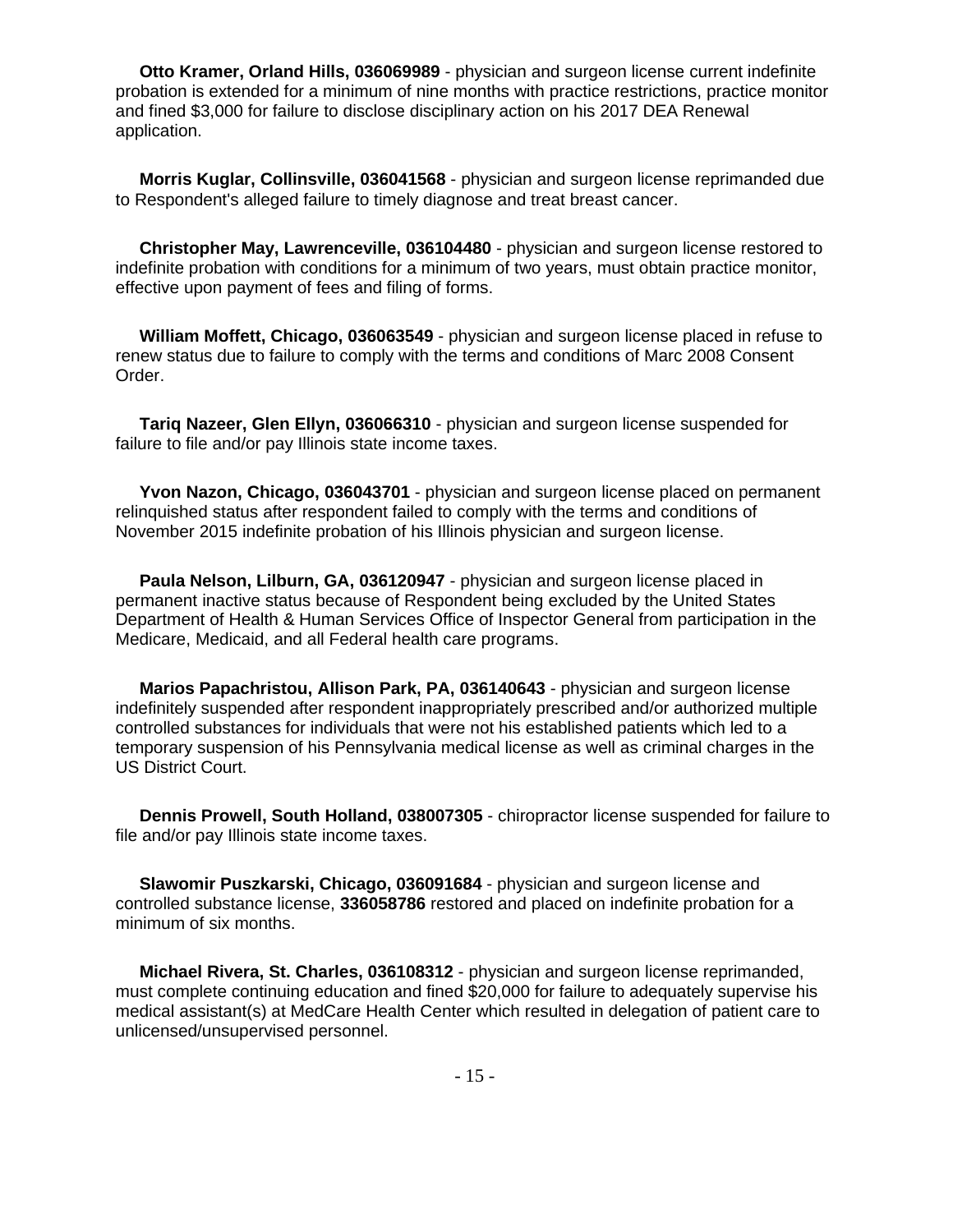**Leon Tcheupdjian, Arlington Heights, 036047112 –** physician and surgeon license placed on indefinite probation for a minimum of three years with practice monitor after respondent allowed an esthetician to perform a Micro-needle treatment on a patient; failed to properly supervise and provide appropriate disclosures for a Micro-needle treatment; failed to maintain adequate medical records; failed to maintain appropriate physician-patient boundaries; and, finally, respondent failed to appropriately prescribe medication based on patient disclosures, resulting in an allergic reaction.

 **Douglas Tran, Naperville, 036114763** - physician and surgeon license reprimanded with continuing education and fined \$500 after respondent authorized prescriptions for legend drugs (topical scarring creams) without establishing physician-patient relationship and keeping required medical records that led to suspension of his payments for any present and future claims by the US Department of Defense, Defense Health Agency in August 2015.

 **Thomas Tully, Tampa, FL, 036102480** - physician and surgeon license reprimanded based on an adverse action taken by the Wisconsin Medical Board.

 **Teresa Wanczyk, Chicago, 036065883** - physician and surgeon license placed on indefinite probation for a minimum of three years with practice monitor and controlled substance license, **336030189** indefinitely suspended for a minimum of 18 month, effective retroactive to October 24, 2017 after respondent surrendered her DEA Registration for cause for inappropriately prescribing controlled substances to several patients of her private practice.

 **Jeffrey Witek, Wheeling, 038012557** - chiropractor license placed in refuse to renew status after respondent plead guilty to healthcare fraud.

 **Blaise Wolfrum, Schaumburg, 036079918** - physician and surgeon license and controlled substance license, **336042914** both indefinitely suspended for a minimum of two years effective retroactive to October 18, 2017 after respondent inappropriately prescribed and/or authorized multiple controlled substances for patients of his private practice and Department received a complaint that Respondent did not maintain boundaries with a minor patient of his psychiatric practice.

 **Haohua Yang, Naperville, 036114252** - physician and surgeon license permanently revoked due to a conviction of a forcible felony.

#### **NURSING**

 **Katie Blake, Rockford, 041153505** - registered nurse license suspended for failure to file and/or pay Illinois state income taxes.

 **Crystal Bleeker, Mount Vernon, 041325754** - registered nurse license indefinitely suspended for a minimum of one year because of having plead guilty to felony possession of a controlled substance.

 **Nancy Bush, Vienna, 041210315** - registered nurse license suspended for failure to file and/or pay Illinois state income taxes.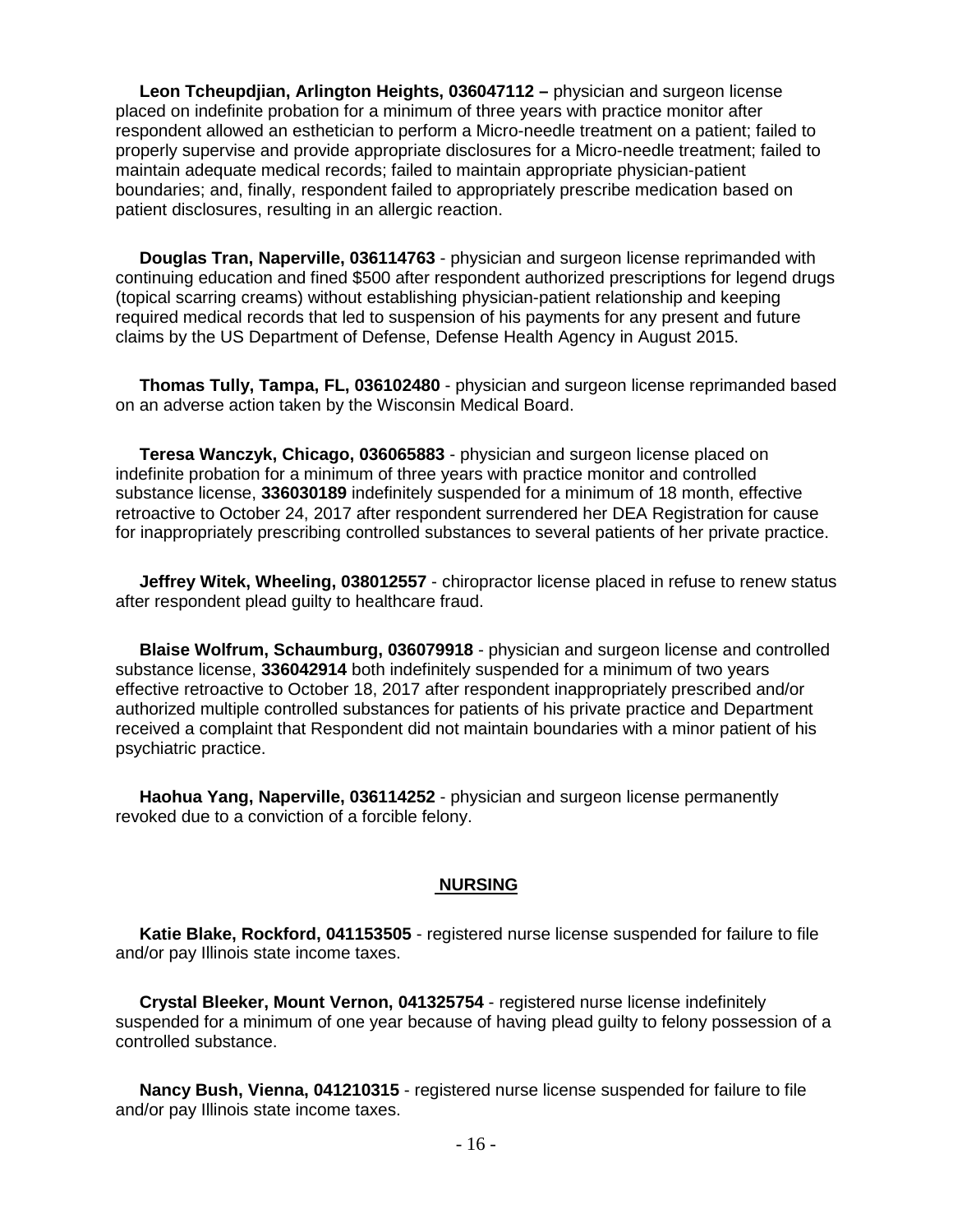**Lisa Cantrell, Moweaqua, 043077466** - licensed practical nurse license revoked after respondent plead guilty to, and was found guilty of, felony unlawful possession of controlled substances. Respondent failed to report her termination from three health care institutions and respondent was impaired while working with patients and failed to properly maintain records.

Patricia Carver, Chesterfield, VA, 041364290 - registered nurse license placed in refuse to renew status based on a March 29, 2016, reprimand from the Virginia Board of Nursing for unprofessional conduct and practice in a manner that is unsafe for the health of a patient or the public in that respondent used a single needle to administer Levemir and Insulin to four patients.

 **Michelle Chavez, Shorewood, 041265572** - registered nurse license automatically, indefinitely suspended for a minimum of 12 months due to a violation of probation.

 **Mylena Cotton, Danville, 041375189** - registered nurse license placed indefinite probation for a minimum of three years due to her testing positive for a controlled substance on drug screen, failure to comply with a healthcare provider's investigation, and failure to report terminations to the Department.

 **Sheilah Dye, Rockford, 041311188** - registered nurse license indefinitely suspended for a minimum of three years for drug diversion on November 11, 2015 while employed at Northern Illinois Hospice in Rockford, Illinois.

 **Lisa Falkers-Mackey, Tipton, IA, 041439258** - registered nurse license placed in refuse to renew status for diversion of controlled substances from a facility in the state of Illinois.

 **Dawn Farner, Lutz, FL, 041286932** - registered nurse license suspended for failure to file and/or pay Illinois state income taxes.

 **Cynthia Garcia, Lockport, 041378282** - registered nurse license suspended for failure to file and/or pay Illinois state income taxes.

 **Gretchen Gilbreath, Georgetown, 041294383** - registered nurse license automatically, indefinitely suspended for a minimum of 12 months for testing positive for alcohol and violating a probation order previously entered on November 21, 2017.

 **Stephanie Gillaspie, Vandalia, 043075592** - licensed practical nurse license indefinitely suspended for a minimum of six months because of having pled guilty to, and having been found guilty of, child endangerment and causing harm, Class A Misdemeanors, before the Circuit Court of Bond County, Illinois.

 **Mary Griffin, Brandon, MS, 041329286** - registered nurse license reprimanded for sisterstate disciplines that originated from a 2011 discipline on her state of Mississippi registered nurse license.

 **David Haines, Oreana, 041453414** - registered nurse license automatically, indefinitely suspended for a minimum of 12 months for failure to comply with required monthly random toxicology screens.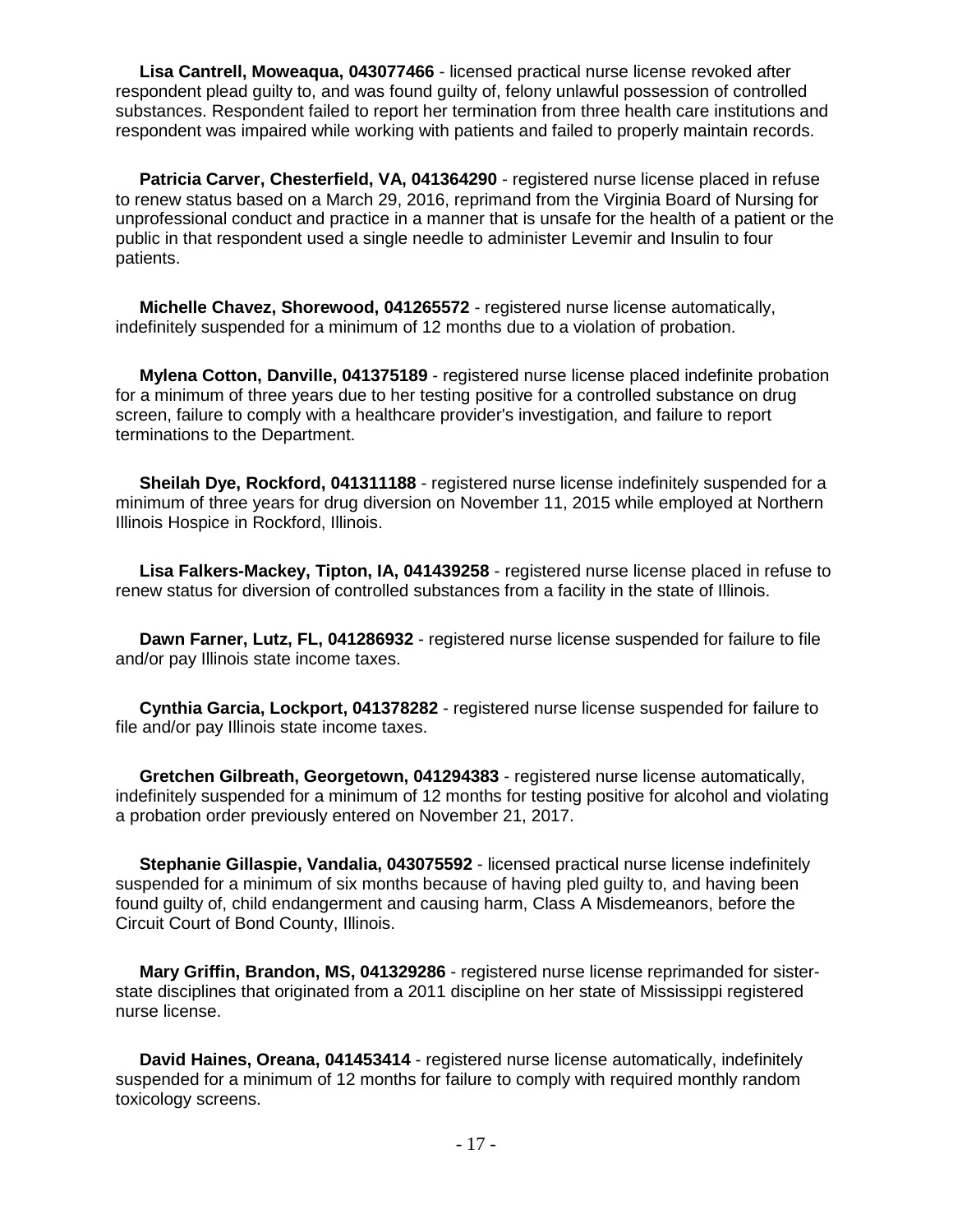**Wendy Hartmann, Belleville, 041336199** - registered nurse license indefinitely suspended for a minimum of one year because of having pled guilty to felony unlawful possession of a controlled substance.

 **Dina Haywood, Calumet City, 041284919** - registered nurse license suspended for failure to file and/or pay Illinois state income taxes.

 **Fatemeh Hedayat, Toledo, OH, 043112149** - licensed practical nurse license placed in refuse to renew status after being convicted of a misdemeanor disorderly conduct in April 2015 and being disciplined by the Ohio Board of Nursing.

 **Deborah Hill, Chicago, 043090039** - licensed practical nurse license reprimanded and must complete continuing education courses after she failed to provide immediate care to a resident when a fire alarm went off at a facility. The resident had been smoking in his room. His death was ruled an accident.

 **Emilie Hook, Chesapeake, VA, 041322497** - registered nurse license placed in refuse to renew status based on sister-state disciplines from California and Pennsylvania.

 **Kenny Jamison, LaSalle, 043011607** - licensed practical nurse license reprimanded for documenting the administration of IV medication that he had not administered.

 **Kathleen Khafipour, Chicago, 041350486** - registered nurse license indefinitely suspended for 2017 sister state discipline.

 **Tori Little, Chester, 043110003** - licensed practical nurse license placed in refuse to renew status due to a Class 4 felony unlawful possession of controlled substance conviction.

 **Erica Lucas, Darien, 041356340** - registered nurse license placed on indefinite probation for a minimum of two years due to her having engaged in the diversion of controlled substances.

 **Amy Lucas, Manchester, MO, 041466670** - registered nurse license issued with reprimand for a sister-state discipline from the state of Missouri.

 **Lisa Miles, Machesney Park, 041339497** - registered nurse license suspended for failure to file and/or pay Illinois state income taxes.

 **Susan McCormick, Lasalle, 209003886** - advanced practice nurse license placed in refuse to renew status for being disciplined by the Florida State Board of Nursing for substandard fetal and maternal care and for failing to report the discipline to the Illinois Department of Financial and Professional Regulation.

 **Misty Miller-Arseneau, Ramsey, 041385434** - registered nurse license placed in refuse to renew status for failing to report to the Department the final adverse action taken by a health care institution, Greenville Regional Hospital in Greenville, Illinois of her termination for falsifying prescriptions.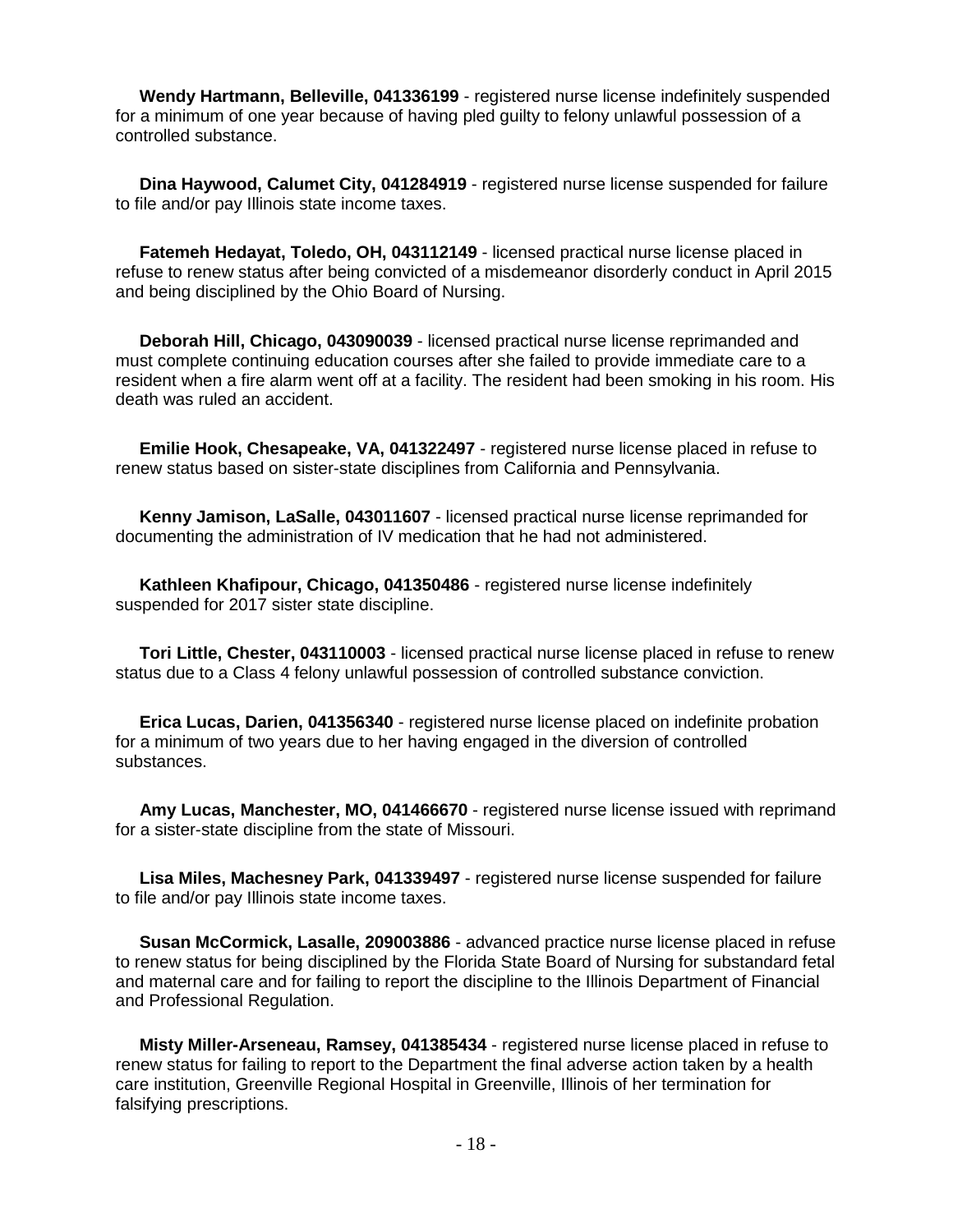**Georgia Pearcy, Altamont, 043041393** - licensed practical nurse license permanently surrendered after being named as a perpetrator in an indicated report by the Department of Children and Family Services.

 **Anna Perrine, Viola, 041405119** - registered nurse license suspended for failure to file and/or pay Illinois state income taxes.

 **Jill Petty, LaGrange Highlands, 041361574** - registered nurse license restored to indefinite probation with work restrictions for a minimum of three years.

 **Deborah Polise, Schaumburg, 041311415** - registered nurse license placed on indefinite probation for a minimum of three years due to her discipline in the state of California.

 **Rachel Pollmann, New Athens, 043118383** - licensed practical nurse license indefinitely suspended for being more than 30 days delinquent in the payment of child support.

 **Patricia Ramsdell, Spring Hill, FL, 041307768** - registered nurse license reprimanded and must complete 20 hours of CE for failure to handle narcotics, and a second termination due to mishandling narcotics, failure to chart/document, and other unprofessional conduct.

 **Donna Rozek, Glenwood, 041175281** - registered nurse license placed on probation for one year for physical abuse of a patient while employed at a facility in the state of Illinois after slapped a patient in the face because of the patient having spit at respondent. Respondent was terminated from the facility.

 **Yvonne Sanders, Gary, IN, 043084326** - licensed practical nurse license suspended for failure to file and/or pay Illinois state income taxes.

 **Sheila Sturdivant, Bloomington, 041293150** - registered nurse license suspended for failure to file and/or pay Illinois state income taxes.

 **Joyce Tsheko, San Jose, CA, 041313298** - registered nurse license suspended for failure to file and/or pay Illinois state income taxes.

 **Lupe Ward, Homewood, 043121434** - licensed practical nurse license suspended for failure to file and/or pay Illinois state income taxes.

#### **NURSING HOME ADMINISTRATOR**

 **Janice Franklin, Dahlgren, 044010347** - nursing home administrator license placed in refuse to renew status after an IDPH survey for the Way-Fair Nursing & Rehabilitation Center in Fairfield, Illinois indicates on or about July 11, 2016 respondent failed to uphold the facility procedures and protocols to provide sufficient nursing services to aid in prevention of aspiration pneumonia, prevent the development and transmission of disease and infection, ensure residents' drug regimen were free from unnecessary drugs, failed to store medications in a safe manner and keep medications under the director observation of the nursing staff.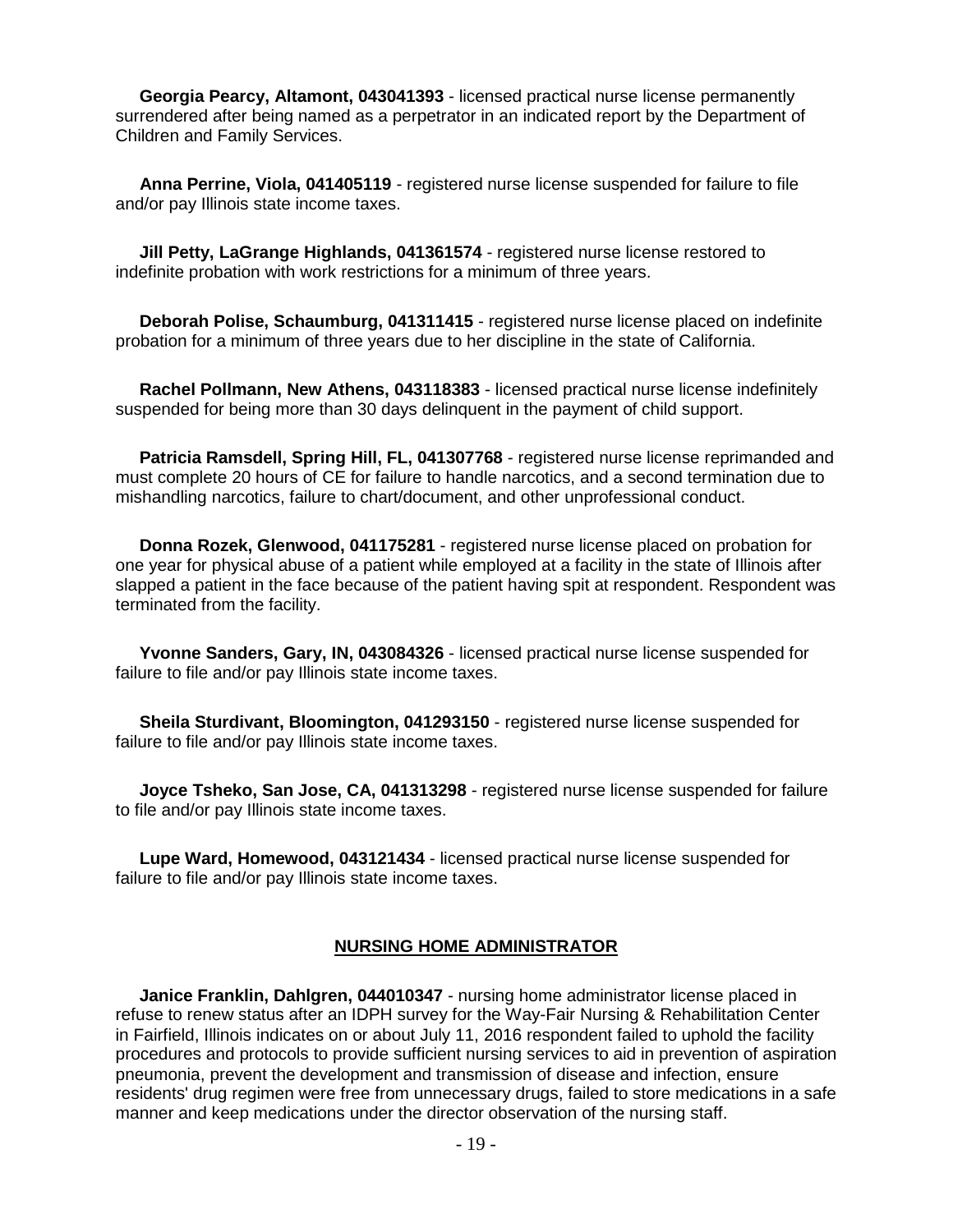#### **OPTOMETRY**

 **David Jackson, Chicago, 046008452** - optometrist license suspended for failure to file and/or pay Illinois state income taxes.

 **Robin Wilson, Peoria, 046007848** - optometrist license indefinitely suspended and fined \$500 for being arrested for DUI, operating an unsafe motor vehicle and leaving the scene of an accident on August 11, 2016.

#### **PHARMACY**

 **Antoinette Beasley, Chicago, 049245133** - pharmacy technician license revoked for engaging in unprofessional conduct.

 **Biomed Pharmaceuticals Inc, Hawthorne, NY, 054016697** - pharmacy license reprimanded due to an adverse action taken against its pharmacy license in the state of Wisconsin.

 **Bioscrip Pharmacy Services, Inc, Columbus, OH, 054013990** - pharmacy license reprimanded and fined \$6,000 due to adverse actions in the states of Louisiana, Colorado, Texas and Hawaii, and its failure to report the Louisiana and Colorado actions to the Department within the 60 days.

 **Jessica Burgett, Sumner, 049238567** - pharmacy technician license revoked based on diversion of controlled substances from her employer in violation of the Pharmacy Practice Act and the Illinois Controlled Substances Act.

 **Agnes Campbell, Chicago, 049194405** - pharmacy technician license suspended permanently following an arrest for diverting a full bottle of Hydrocodone/Ibuprofen.

 **Diabetic Care RX LLC, Pompano Beach, FL, 054018057** – pharmacy license fined \$14,000 due to adverse disciplinary actions taken in the states of Colorado, Kentucky, Louisiana, Texas, Maine, Alabama, and Michigan, and its failure to report the adverse actions to the Department within 60 days.

 **Janine Gibson, Monee, 049204987** - pharmacy technician license suspended for failure to file and/or pay Illinois state income taxes.

 **Janet Kendall, Shorewood, 051036677** - pharmacist license reprimanded and ordered to complete continuing education due to multiple violations of the Pharmacy Practice Act that were discovered during an inspection of BubblePack Pharmacy while she was the pharmacistin-charge.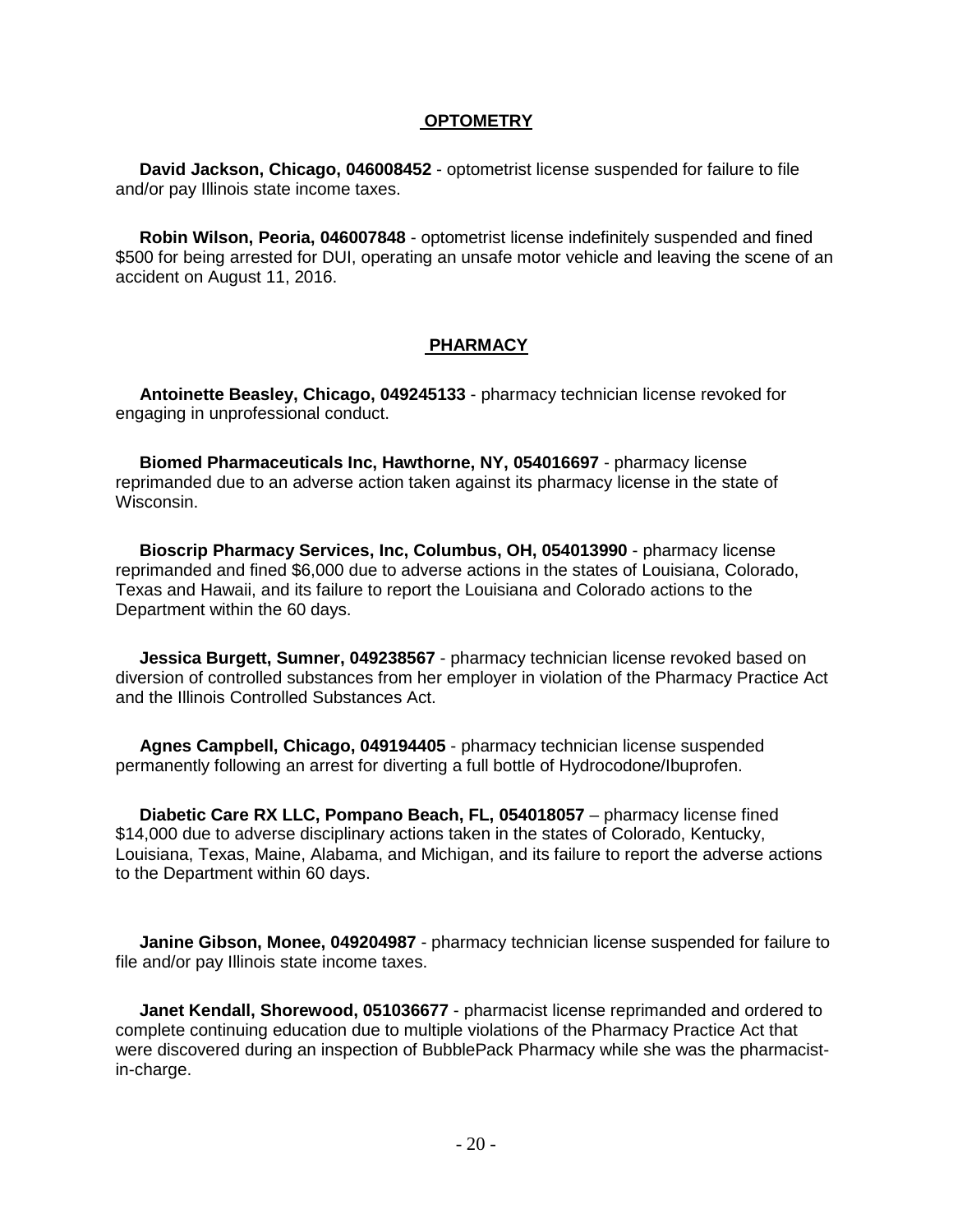**Brian Lance, Marion, 051287077** - pharmacist license reprimanded and fined \$1,000 due to an adverse action taken against its Pharmacy license in the state of Kentucky and the state of Michigan.

 **Tierra Logan, Chicago, 049208429** - pharmacy technician license revoked because she engaged in unprofessional conduct when she discarded two bottles of alprazolam belonging to her employer.

 **Michael Mack, Blue Island, 049216563** - pharmacy technician license revoked based on unprofessional conduct and theft of controlled substances from his employer.

 **Christopher Maxwell, Chicago, 051296417** - pharmacist license revoked for a minimum of three years due to a violation of probation.

 **Paradigm Healthcare Solutions LLC, Mount Juliet, TN, 054018772** - pharmacy license reprimanded due to adverse actions taken against its Pharmacy licenses in Hawaii and Florida.

 **Terrance Perkins, Des Plaines, 049245244** - pharmacy technician license suspended for failure to file and/or pay Illinois state income taxes.

 **Reliable Pharmacy LLC, Marco Island, FL, 054020061** - pharmacy license indefinitely suspended after respondent failed to inform the Department whether a new pharmacist-incharge was nominated within 30 days of its previous pharmacist-in-charge's departure and failed to respond to a Department request for minimum 60 days.

 **Jorge Reyes, Chicago, 049223388** - pharmacy technician license revoked for engaging in unprofessional conduct.

 **Jin Ryu, Niles, 051296141** - pharmacist license suspended and to run concurrently with Wisconsin's suspension. Upon termination of Wisconsin suspension, respondent may petition to restore - based on a sister state of Wisconsin suspension for alcohol dependency and use while at work.

 **Keisha Sally, Wheeling, 049252902** - pharmacy technician license suspended for failure to file and/or pay Illinois state income taxes.

 **Sheila Schleeper, Burlington, IA, 051286205** - pharmacist license placed on indefinite probation for a minimum of five years and fined \$12,000 due to having been impaired while on duty as a pharmacist and creating and filling fraudulent prescriptions for self-use.

 **Sherein Sumrall, Alorton, 049251446** - pharmacy technician license suspended for failure to file and/or pay Illinois state income taxes.

 **Dana Sykes-McCastle, Lakemoor, 049245617** - pharmacy technician license suspended for failure to file and/or pay Illinois state income taxes.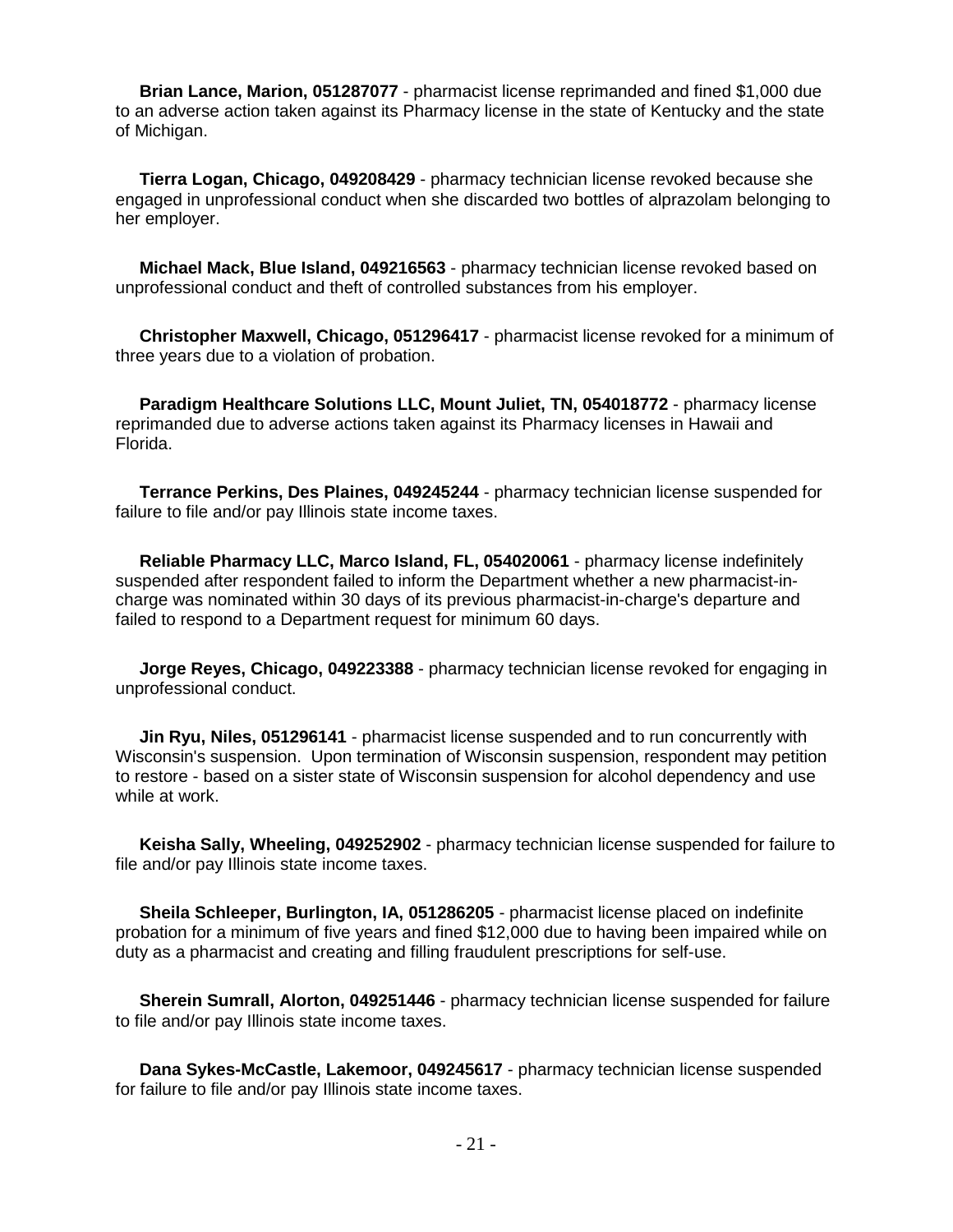**Don Visalvanich, Lake Villa, 049221191** - pharmacy technician license suspended for failure to file and/or pay Illinois state income taxes.

 **Susan Williams, Hickory Hills, 051032875** - pharmacist license suspended for failure to file and/or pay Illinois state income taxes.

 **Brenda Wince, Calumet City, 049163579** - pharmacy technician license suspended for failure to file and/or pay Illinois state income taxes.

#### **PROFESSIONAL COUNSELOR**

 **Kimberly Myers, Godfrey, 178010087** - licensed professional counselor license suspended for failure to file and/or pay Illinois state income taxes.

#### **PUBLIC ACCOUNTANT**

 **David Castillo, Aurora, 065029563** - licensed certified public accountant license suspended for failure to file and/or pay Illinois state income taxes.

 **Christopher Ihejirika, South Holland, 065018306** - licensed certified public accountant license suspended for failure to file and/or pay Illinois state income taxes.

 **Gary Moore, Chatham, 065023638** - licensed certified public accountant license suspended for failure to file and/or pay Illinois state income taxes.

 **Daniel Rezek, Katy, TX, 065034678** - licensed certified public accountant license suspended for failure to file and/or pay Illinois state income taxes.

 **The CPE Discount Store, Reno, NV, 158002593** – licensed public accountant continuing education sponsor license reprimanded and fined \$4,000 for providing Continuing Professional Education (CPE) courses for approximately 19 months to licensed certified public accountants (LCPAs) in Illinois on an expired Public Accountant CE Sponsor license.

#### **SOCIAL WORKER**

 **Kenneth Culton, Carbondale, 149008353** - licensed clinical social worker license indefinitely suspended due to allegations of sexual relations with student supervisees.

 **Evamarie Nielsen, Westmont, 149013025** - licensed clinical social worker license suspended for failure to file and/or pay Illinois state income taxes.

 **Justin Shoemaker, Aledo, 149015796** - licensed clinical social worker license indefinitely suspended for a minimum of two years due to allegations of unprofessional conduct, breach of confidentiality, physician and mental illness and impairment due to alcohol.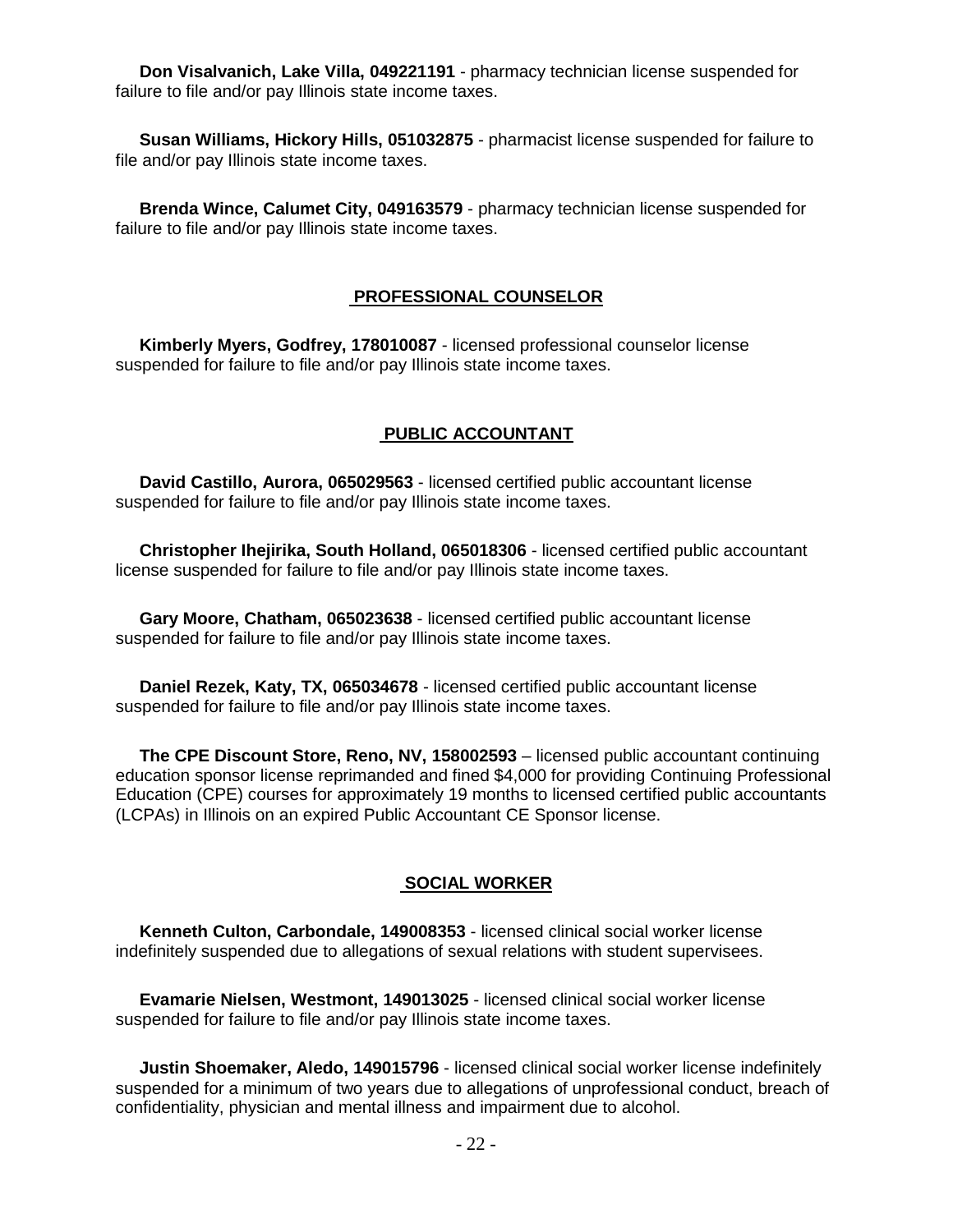**Amy Weteska, Carpentersville, 150010137** - licensed social worker license indefinitely suspended due to allegations of documenting and billing for care management services that were not rendered, including home visits to clients who were in-patients and not homebound.

#### **PROFESSIONAL ENGINEERS**

 **James Zografos, Willow Springs, 061018265** - enrolled professional engineer intern license suspended for failure to file and/or pay Illinois state income taxes.

#### **VETERINARY**

 **Geoffrey Connell, Stillman Valley, 090003913** - veterinarian license revoked and fined \$10,000 for the practice of veterinary medicine in 2015 and 2016 without a valid veterinary and controlled substance license.

# **DIVISION OF REAL ESTATE**

#### **UNLICENSED**

 **Lizeth Favela, Round Lake Beach (unlicensed)** - respondent ordered to cease and desist the unlicensed practice as a community association manager and assessed a \$500 civil penalty.

 **Wolverine Real Estate Services Inc., Huntington Woods Michigan (unlicensed)**  ordered to cease and desist the unregistered practice of appraisal management in Illinois and assessed a \$2,500 civil penalty.

#### **APPRAISAL**

 **Anthony Bennett, Gages Lake, 556004721** - certified residential real estate appraiser license suspended for failure to file and/or pay Illinois state income taxes.

 **Michael Frazier, Warrenville, 556004743** - certified residential real estate appraiser license suspended for failure to file and/or pay Illinois state income taxes.

 **Patrick Mcatee, Morton, 556000411** - certified residential real estate appraiser license suspended for violating the terms of a consent order.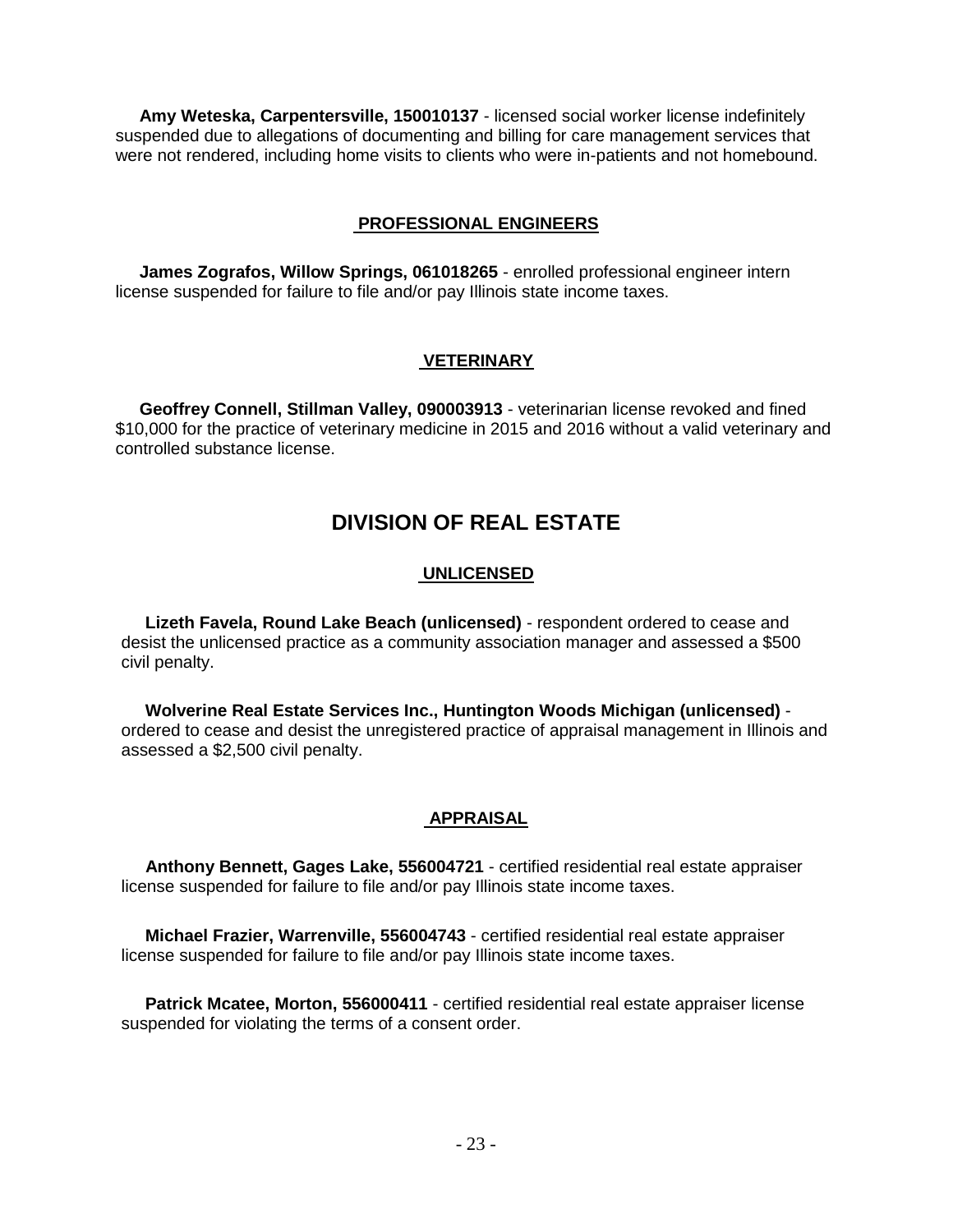#### **AUCTIONEER**

 **Chris Hanlin, Quincy, 441001737** - real estate auctioneer license suspended for failure to file and/or pay Illinois state income taxes.

 **David Mullins, Danville, IN, 441001994** – real estate auctioneer license fined \$500 for failure to complete his continuing education prior to renewing his license and for stating on his renewal application that he had completed the education.

 **Judson Seaman, Rapid City, SD, 441002064** – real estate auctioneer licensed surrendered for failure to complete his continuing education prior to renewing his license and for stating on his renewal application that he had completed the education.

#### **HOME INSPECTOR**

 **Richard Danstrom, Deerfield, 450000514** - home inspector license fined \$750 for failure to complete continuing education prior to renewing his license and for stating on his renewal application that he had completed the education.

 **Fred Robey, Chicago, 450010762** - home inspector license indefinitely suspended and fined \$1,000 for failure to satisfy the required continuing education requirements for each of two pre-license periods.

#### **REAL ESTATE**

 **Matthew Adams, Belleville, 475170494** - real estate broker license suspended for failure to file and/or pay Illinois state income taxes.

 **Bryan Balk, Sugar Grove, 475124488** - real estate broker license fined \$1,500 for failure to complete his continuing education prior to renewing his license and for stating on his renewal application that he had completed the education.

 **Daniel Brueck, Oak Lawn, 475133617** - real estate broker license indefinitely suspended and fined \$1,000 for failure to complete continuing education prior to renewing his license and for stating on his renewal application that he had completed the education.

 **Joseph Haras, Chicago, 475158369** - real estate broker license suspended for failure to file and/or pay Illinois state income taxes.

 **Susan Jumper, Naperville, 475163468** - real estate broker license suspended for failure to file and/or pay Illinois state income taxes.

 **Requitta Kelley, Chicago, 475176432** - real estate broker license suspended for failure to file and/or pay Illinois state income taxes.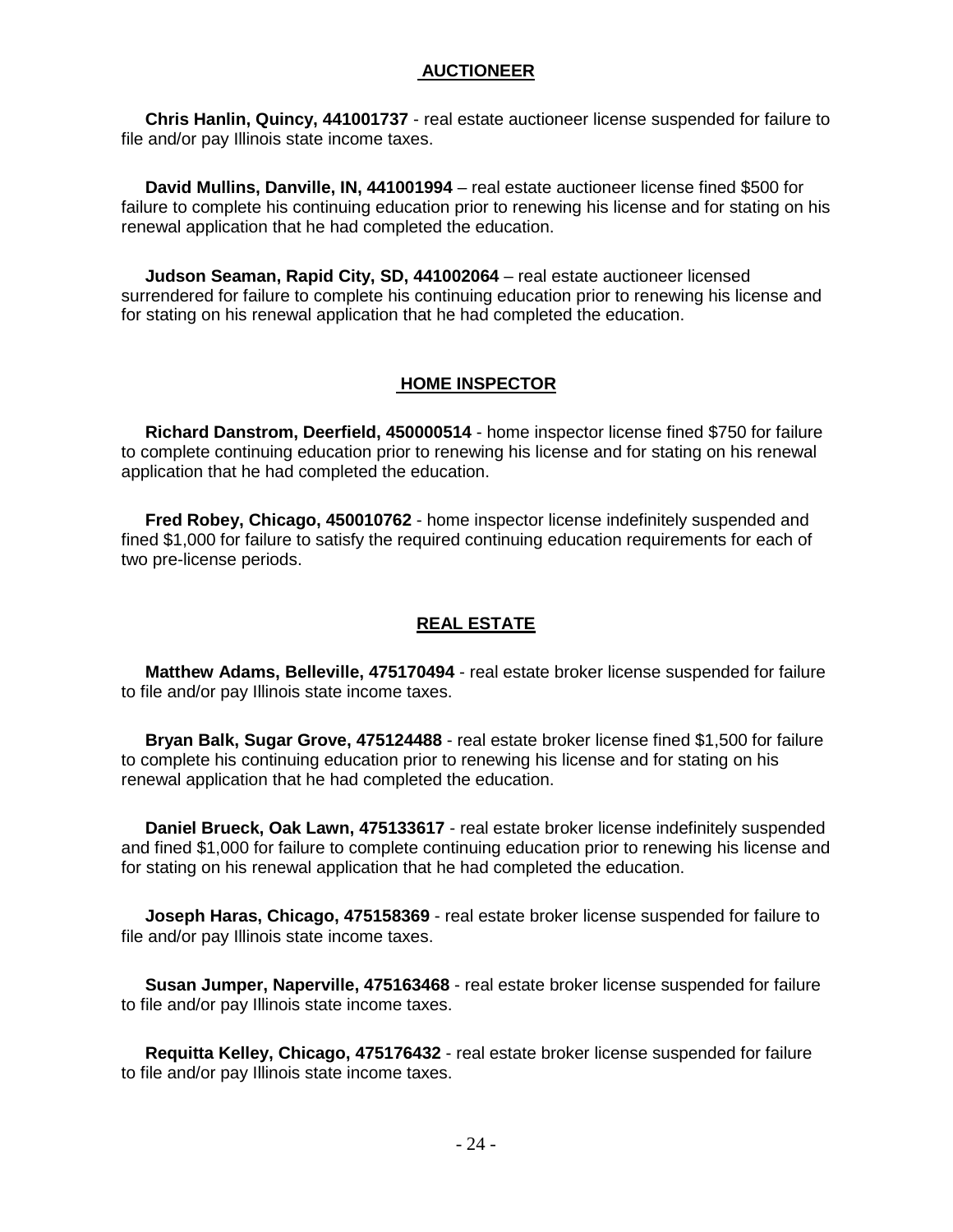**Paul King, Evanston, 471016797** - real estate managing broker license revoked and fined \$75,000 for failure to deposit security deposits into an escrow account separate and apart from personal and other business accounts, failure to account for or remit the earnest money, and unprofessional conduct. **Carby-King Realty Group, Evanston, 478075818**  real estate corporation license revoked and fined \$75,00 for failure to deposit security deposits into an escrow account separate and apart from personal and other business accounts, failure to account for or remit the earnest money, and unprofessional conduct.

 **Mark Loffert, Bloomington, 475169884** - real estate broker license suspended for failure to file and/or pay Illinois state income taxes.

 **Nadir Malley, Orland Park, 471007341** - real estate managing broker license suspended for six months and fined \$3,000 for conducting licensed real estate activities while his license was suspended. **NKG Property Sales Ltd, Tinley Park, 478026175** - real estate broker corporation license suspended for six months for conducting licensed real estate activities while the company was inoperative with the Illinois Secretary of State while it's managing broker's license was suspended. **TPK Property Sales Inc., Tinley Park** – application for real estate broker corporation license denied due to unlicensed practice.

 **Diana Pittro, Chicago, 475165171** - real estate broker license fined \$10,000 for acting outside the scope of her real estate leasing agent license and real estate broker license by overseeing all management, marketing, and operations of a corporation and acting as an officer of a corporation while licensed as a real estate leasing agent in the State of Illinois.

 **Arnaldo Rosas, Oakbrook Terrace, 475134082** - real estate broker license indefinitely suspended and fined \$1,000 for failure to complete continuing education prior to renewing his license and for stating on his renewal application that he had completed the education.

 **Anthony Rossi, Chicago, 475098196** – real estate broker license fined \$10,000 for failing to properly supervise sponsored employees; **RMK Management Corporation, Chicago,478025504 -** licensed real estate broker corporation license fined \$20,000 and **Anthony Rossi, Jr., Downers Grove, 471013461 -** real estate managing broker license fined \$10,000 for failing to properly supervise sponsored licensees, failing to provide documentation requested by the Department within 30 days, failing to maintain a separate escrow account for the handling of escrow money, and comingling escrow deposits with operating funds.

 **Michelle Rutledge, Peoria, 475140056** - real estate broker license revoked and fined \$500 for entering a property alone and without a client and was observed on video surveillance leaving the area of the home where the homeowners kept prescription medication. When the homeowners returned, they found prescription painkillers were missing.

 **Julian Sample, Chicago, 475168814** - real estate broker license suspended for failure to file and/or pay Illinois state income taxes.

 **Stephen Shew, Chicago, 475142451** - real estate broker license surrendered for failure to complete his continuing education prior to renewing his license and for stating on his renewal application that he had completed the education.